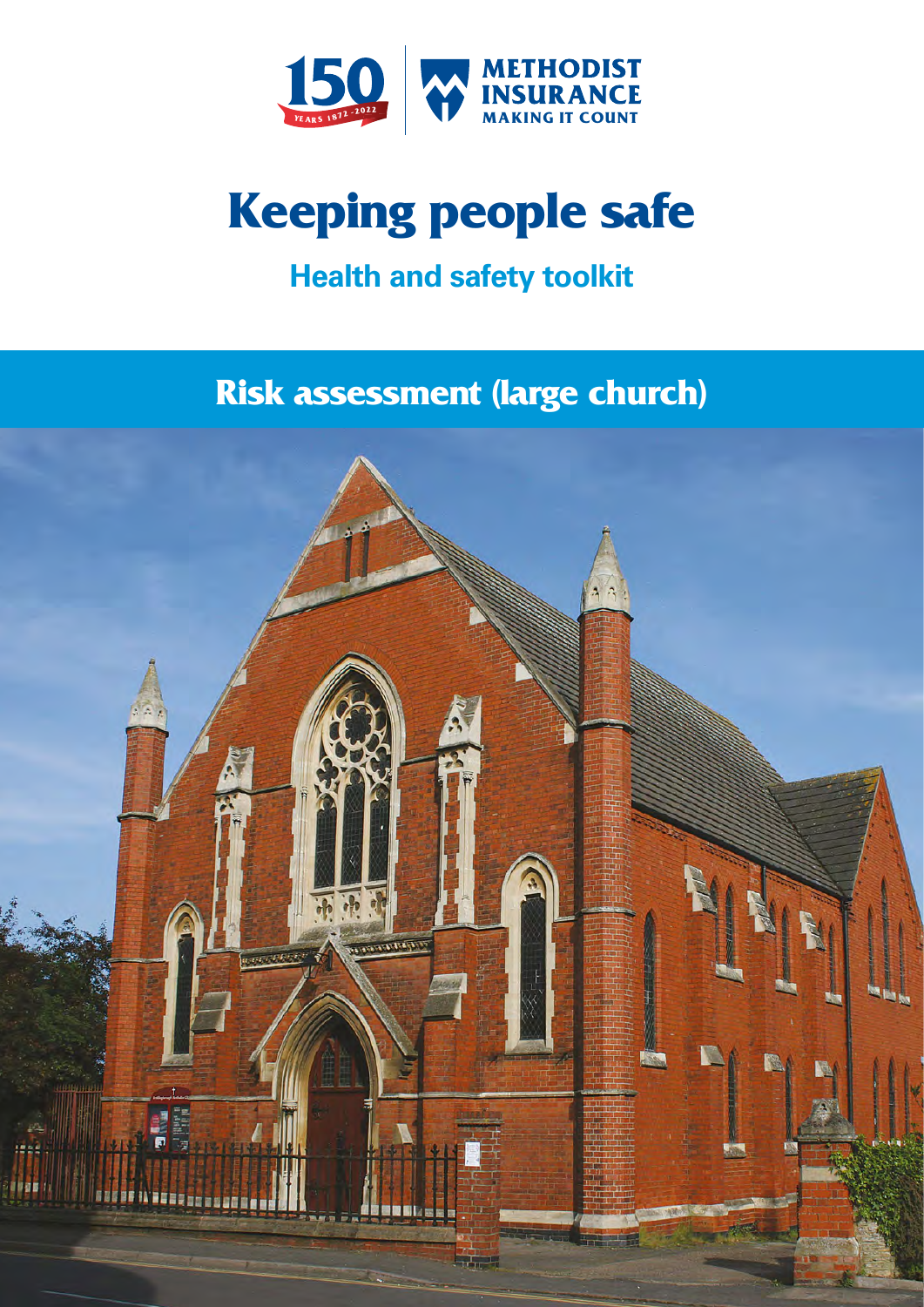# **What you are required to do**

If your church is an employer, you must complete health and safety risk assessments. This is to identify the steps you need to take to comply with relevant law. They must consider the risks to your employees while at work and others who may be affected by it (for example, volunteers, church members, other visitors, etc.). You may also need to complete more specific assessments under other health and safety regulations. One example of this is where your employees manually lift and carry loads.

If you employ five or more employees, they must be recorded detailing any significant findings and those who may be especially at risk.

It is worth remembering that even if you are not an employer but own or control premises, you may still have to complete risk assessments for certain hazards (for example, asbestos, fire, etc.). These will have to meet specific requirements and in some cases you may need specialist assistance with this.

# **About risk assessments**

Completing a risk assessment is not about creating huge amounts of paperwork. It is about identifying sensible precautions for your church.

The level of detail required should be proportionate to the risk. This means that for most small churches presenting few or simple hazards, the risk assessment can be based on informed judgement and reference to appropriate guidance. For some hazards (for example, asbestos) you may be required to implement specific precautions. Your assessment should help you identify where this is the case.

Generally, you can ignore insignificant risks or those associated with life in general. However, where the church activity adds to or significantly alters these, you will need to consider them. You are not expected to anticipate unforeseeable risks.

Finally, solely completing an assessment won't prevent accidents happening. It is important that you take the precautions you identify as being necessary.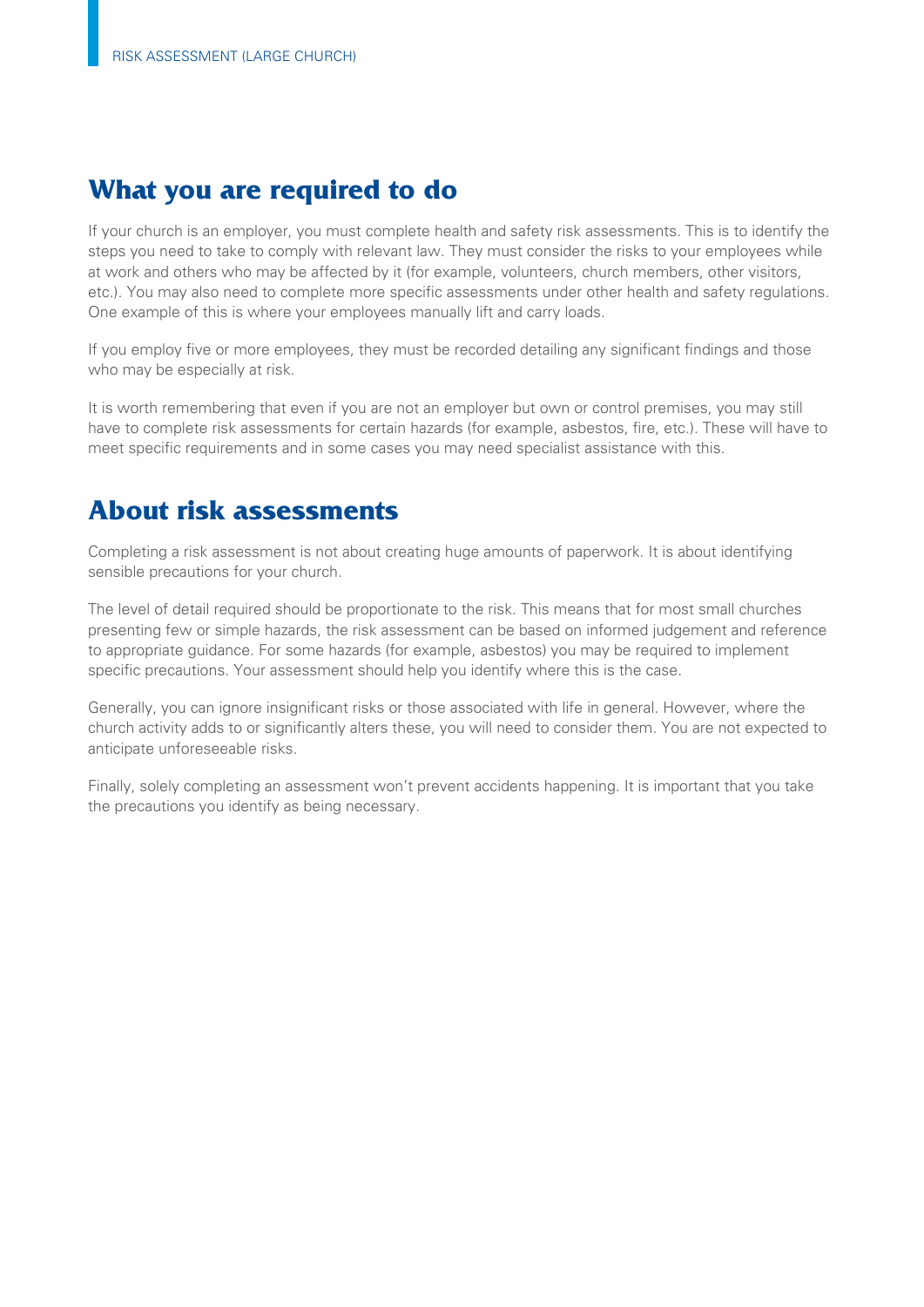# **How do we get started?**

Risk assessments sound complicated; the sort of thing only a trained person could undertake. This is not the case. In fact for most churches it can be quite straightforward to complete. Put simply, you need to think about what might cause harm to people. You then need to decide if you are taking reasonable precautions.

As with other tasks we are faced with in everyday life, this can seem daunting at first. It is often difficult to know where to start, how best to go about it, or decide when you have done enough. However, following these simple steps while using this template should guide you easily through the process.

# **Step 1: Identifying the hazards in your church**

These are the things that can harm people. Walk around the inside and outside of your church to identify them, deciding how likely it is that harm could occur. Remember to include those hazards that might arise from particular activities, concerts, festivals or other events.

Sometimes, it is much easier if you break this task down into bite-sized pieces, completing one piece at a time. Imagine you are about to decorate your house, you wouldn't think of attempting to do every room in one go. Normally, you would start in one room and gradually work your way through the house until the task is complete. The same is true of completing risk assessments. In some cases, it may be easier to consider separate areas of your church, one at a time. These could include:

- areas open to the public (for example, worship area, halls, meeting rooms and toilets, balconies, etc.)
- areas restricted to ministers and volunteers (for example, offices and kitchen, serveries, etc.)
- areas only accessed by a small number of people with specific roles (for example, organ loft, boiler room, etc.)
- areas sometimes accessed by the public
- outbuildings
- grounds and parking areas
- hall.

In this template, we have identified some typical hazards that might be present. If they are in your church, you can tick the box where indicated. Remember, this list is not exhaustive and there could be others you may need to consider.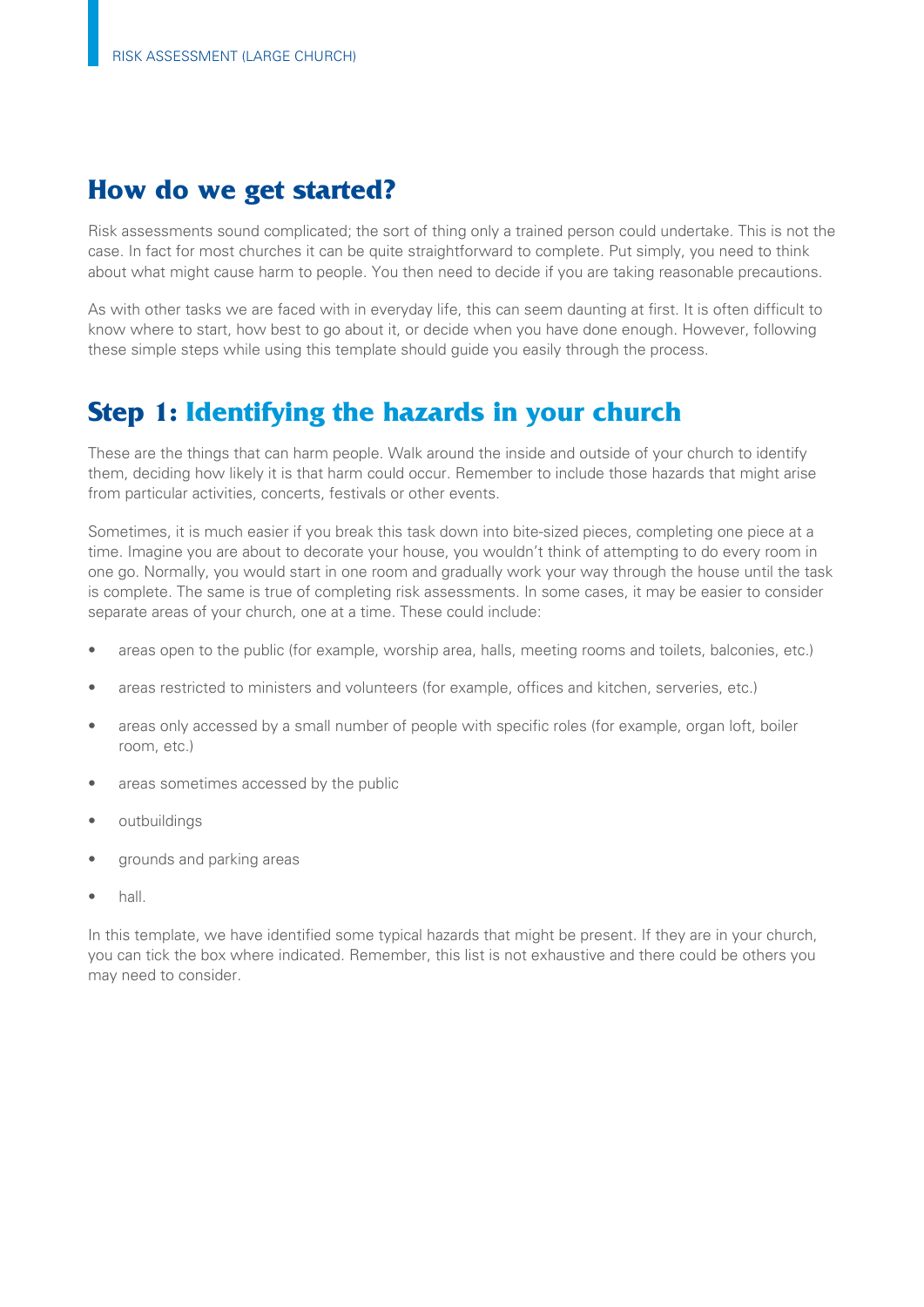# **Step 2: Deciding if your precautions are adequate**

Having identified the hazards, you should then consider the adequacy of the precautions you have in place. You should also decide if there is more that you need to do. You can then record your findings on the attached template.

For most churches, it will be sufficient to note the main points about the significant risks and what you concluded. Keep your comments simple, but bear in mind that you may want to show that you made a proper check. This would include showing that you dealt with all the obvious significant hazards, taking into account the number of people who could be harmed and that the precautions are reasonable.

Remember that removing the hazard is always the best form of prevention and many things can be put right straightaway.

Here are two examples:

- **1.** You see a mat or rug that could cause someone to trip up. The simplest thing to do is just remove it, making sure that it doesn't reappear.
- 2. You discover a large quantity of combustible material in a cupboard. Here, disposing of this safely and removing the need for their use in future will be very effective.

In a short space of time you have identified two hazards and eliminated them.

Sometimes, understanding what health and safety regulations apply to you and referring to guidance will help you decide if you are doing enough. This is particularly so where there is a significant risk of injury – for example, from working at height or using electrical equipment.

To make this easier, we have provided some simple information to help you understand what is required. This can be accessed through our website. You can refer to this to check the adequacy of existing precautions or identify if there is anything else you can do to keep people safe.

Once you have completed your risk assessments, you should implement the precautions you have identified.

# **Step 3: Document and review your assessments**

If you employ five or more people, you must record the significant findings of your assessments and any group of employees who may be especially at risk.

Completing this template will help you document what you have done to protect people that visit your church.

Remember that if you own or control premises, you may have to complete more specific risk assessments for certain hazards (for example, asbestos, fire, etc.). Our guidance will help you identify where this is necessary.

Any assessment you make must be reviewed (and amended if necessary) where you think it is no longer valid or there has been a significant change. Any review you complete should be recorded.

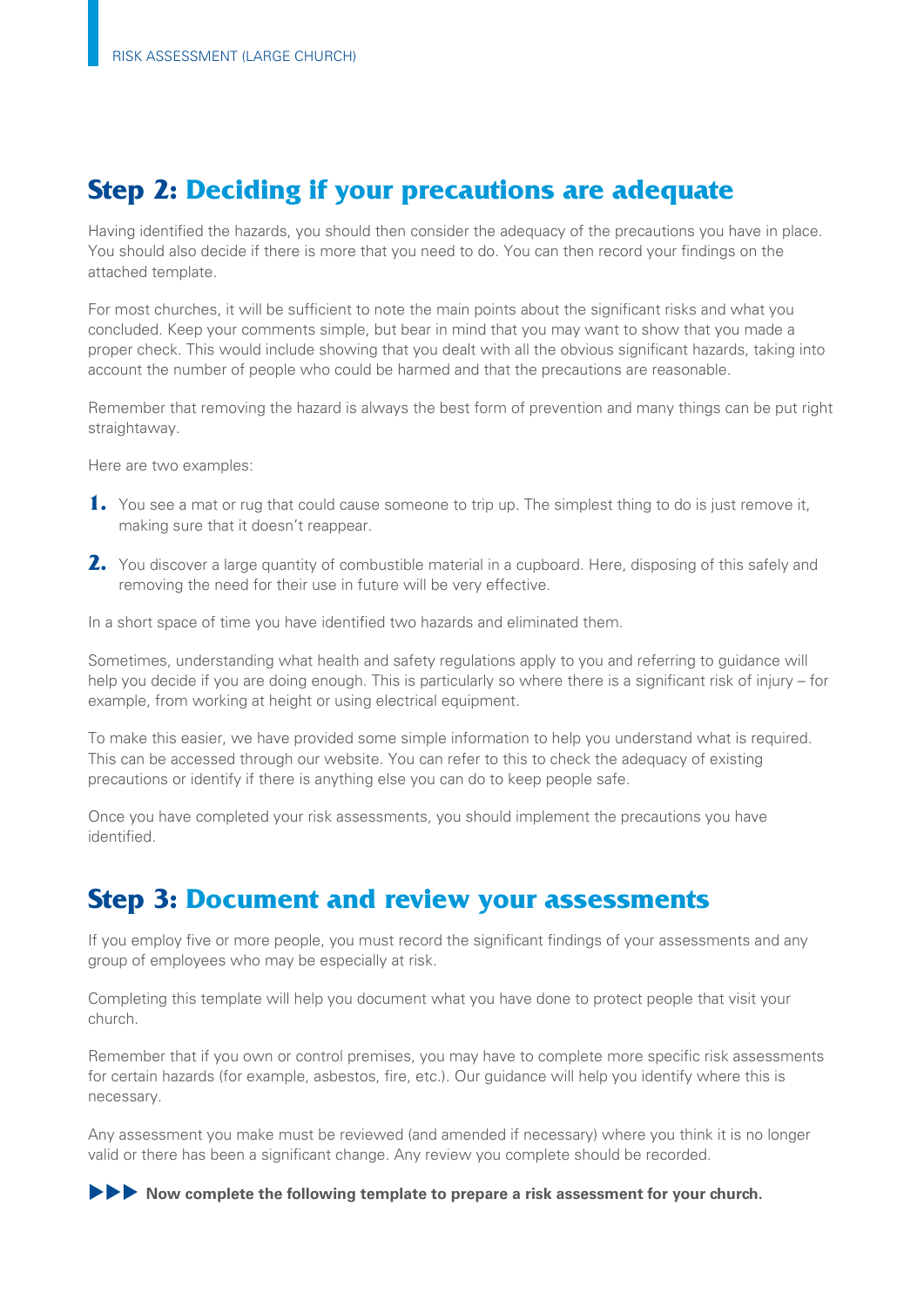# **Our Church Risk Assessment**

| <b>Name of church:</b> | <b>Date(s) assessment carried out:</b> |
|------------------------|----------------------------------------|
|                        |                                        |
|                        |                                        |
| <b>Address:</b>        | Date review of assessment required:    |
|                        |                                        |
|                        |                                        |
|                        | <b>Signed*:</b>                        |
|                        |                                        |
|                        |                                        |
|                        |                                        |

#### **How we carried out the risk assessment**

**1.** First of all we looked at information produced by Methodist Insurance to help us understand where hazards could occur in our church. This included their Health and Safety Made Simple Guide, the introduction to this template, and the guidance provided on their website at **[www.methodistinsurance.](www.methodistinsurance.co.uk/healthandsafety)  [co.uk/healthandsafety](www.methodistinsurance.co.uk/healthandsafety)**. We also looked at relevant information provided by the Health and Safety Executive at **<www.hse.gov.uk>**.

**2.** We discussed if anyone could remember if there had ever been any accidents in the past.

**3.** We then discussed if any other users of the church or anyone who had done work for the church had reported any concerns regarding health and safety.

**4.** We then walked around the church, the grounds, and any other buildings we are responsible for and noted anything that might cause harm. We considered how accidents might happen and how serious the outcome of those might be. We noted if there were any precautions in place or any additional ones we could take. If it was possible to eliminate the risk entirely we did this as soon as we could. This was based on what we had learned from the information we had reviewed above (note one).

**5.** We also considered any hazards presented by other activities, such as festivals, concerts or other events including fêtes etc. Where these were to be held, we agreed that we would review health and safety precautions before holding the event.

**6.** We recorded the findings of our assessment using this template.

**7.** We communicated the findings to all our employees and volunteers, including anyone new who joins us.

**8.** We have put the risk assessment into practice, making sure that each identified action is progressed and noting when each one is completed on this template.

**9.** We will review and update our risk assessments where we suspect they are no longer valid.

\*Designated member of the CC with responsibility for health and safety.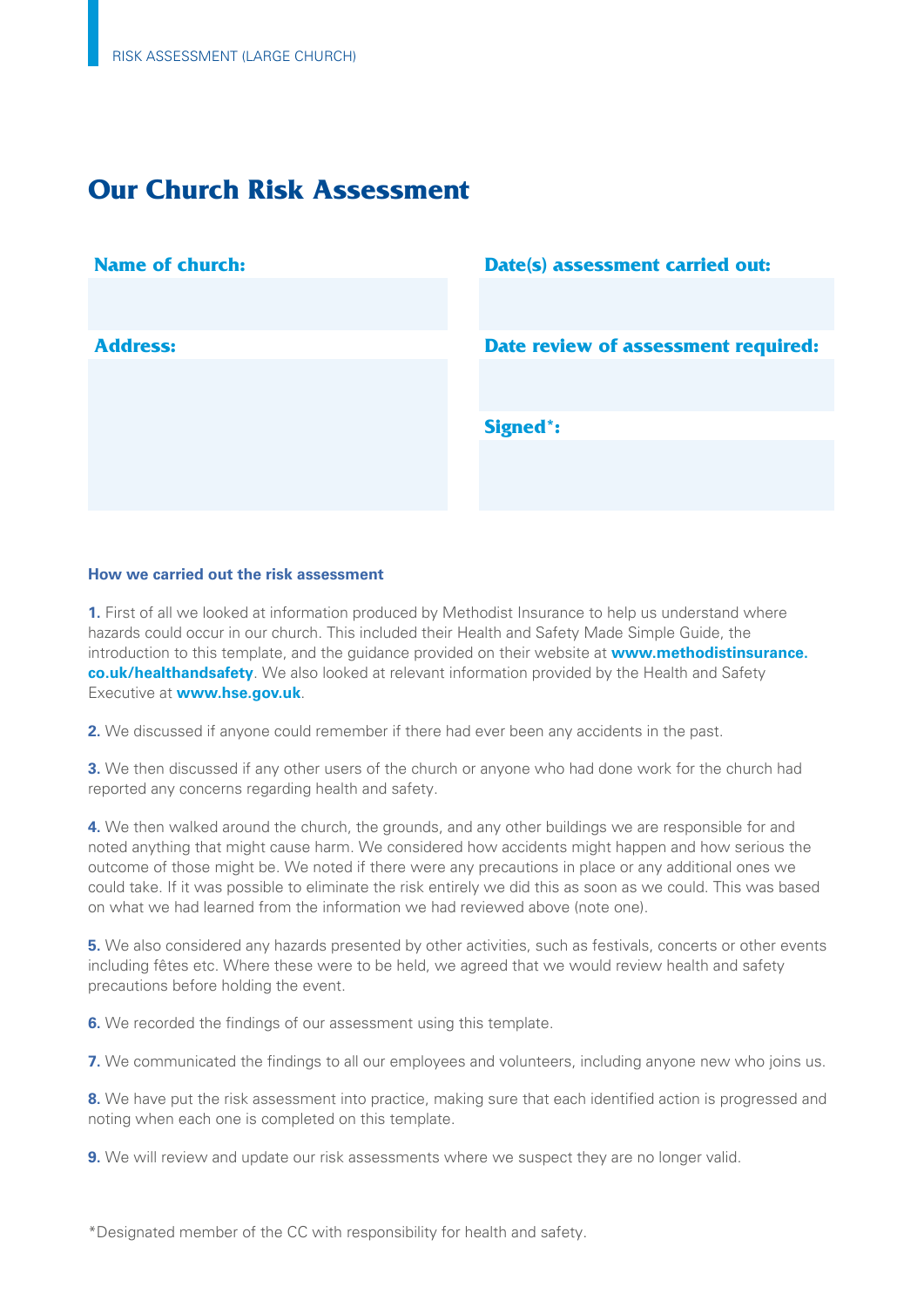**Area assessed: Internal areas of the church normally open to the public** (for example, worship **1.**  area, meeting rooms, halls and toilets balconies, etc.).

**Who might be harmed?:** Members of the Church, employees, **volunteers, visitors, ministers, preachers in fact anyone visiting the church.** 

| <b>What could cause</b><br>harm?                                                                         | <b>Tick here</b><br>if risk or<br>N/A | <b>Existing</b><br>precautions in<br>place | <b>Additional</b><br>precautions<br>required | <b>Who</b><br>needs<br>to<br>take<br>action? | <b>When</b><br>does this<br>need to be<br>completed<br>by? | <b>Tick when</b><br>completed | <b>Completion</b><br>date |
|----------------------------------------------------------------------------------------------------------|---------------------------------------|--------------------------------------------|----------------------------------------------|----------------------------------------------|------------------------------------------------------------|-------------------------------|---------------------------|
| <b>Trips:</b>                                                                                            |                                       |                                            |                                              |                                              |                                                            |                               |                           |
| • Worn or unfixed<br>carpet edges, rugs or<br>doormats                                                   |                                       |                                            |                                              |                                              |                                                            |                               |                           |
| • Trailing wires, cables<br>or leads                                                                     |                                       |                                            |                                              |                                              |                                                            |                               |                           |
| • Worn, damaged or<br>uneven steps or stairs                                                             | <b>Risk</b>                           |                                            |                                              |                                              |                                                            |                               |                           |
| • Poor lighting                                                                                          |                                       |                                            |                                              |                                              |                                                            |                               |                           |
| • Missing or defective<br>handrails                                                                      | N/A                                   |                                            |                                              |                                              |                                                            |                               |                           |
| • Variations in the level<br>of floors (for example,<br>ramps)                                           |                                       |                                            |                                              |                                              |                                                            |                               |                           |
| • Restricted access<br>including doorway<br>widths                                                       |                                       |                                            |                                              |                                              |                                                            |                               |                           |
| • Other.                                                                                                 |                                       |                                            |                                              |                                              |                                                            |                               |                           |
| <b>Slips:</b>                                                                                            |                                       |                                            |                                              |                                              |                                                            |                               |                           |
| • Smooth floor surfaces                                                                                  |                                       |                                            |                                              |                                              |                                                            |                               |                           |
| • Cleaning activity<br>making floors<br>slippery (for example,<br>wet mopping, use of<br>polishes, etc.) |                                       |                                            |                                              |                                              |                                                            |                               |                           |
| • Wet or contaminated<br>floors from poor                                                                | <b>Risk</b>                           |                                            |                                              |                                              |                                                            |                               |                           |
| maintenance (for<br>example, leaking roofs)                                                              | N/A                                   |                                            |                                              |                                              |                                                            |                               |                           |
| • Spillages of food or<br>drink (particularly in<br>kitchen areas)                                       |                                       |                                            |                                              |                                              |                                                            |                               |                           |
| • Walk-in contaminant<br>from adverse weather<br>(for example, mud,<br>rainwater, etc.)                  |                                       |                                            |                                              |                                              |                                                            |                               |                           |
| • Other.                                                                                                 |                                       |                                            |                                              |                                              |                                                            |                               |                           |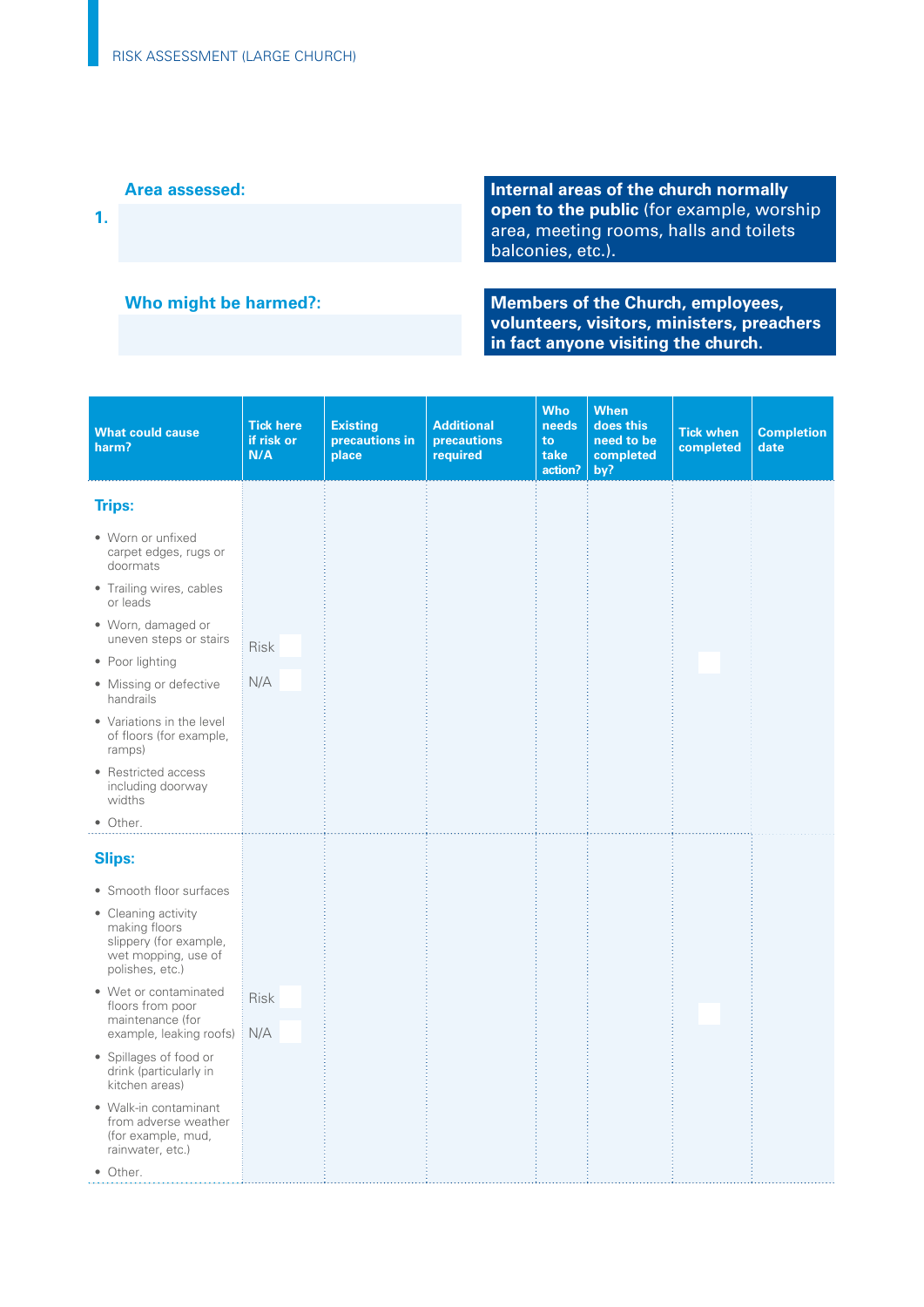| <b>What could cause</b><br>harm?                                  | <b>Tick here</b><br>if risk or<br>N/A | <b>Existing</b><br>precautions in<br>place | <b>Additional</b><br>precautions<br>required | <b>Who</b><br>needs<br>to<br>take<br>action? | <b>When</b><br>does this<br>need to be<br>completed<br>by? | <b>Tick when</b><br>completed | <b>Completion</b><br>date |
|-------------------------------------------------------------------|---------------------------------------|--------------------------------------------|----------------------------------------------|----------------------------------------------|------------------------------------------------------------|-------------------------------|---------------------------|
| <b>Falls From Height:</b>                                         |                                       |                                            |                                              |                                              |                                                            |                               |                           |
| • When changing<br>lightbulbs                                     |                                       |                                            |                                              |                                              |                                                            |                               |                           |
| • When cleaning or<br>decorating                                  |                                       |                                            |                                              |                                              |                                                            |                               |                           |
| • When putting<br>decorations or<br>displays up                   | <b>Risk</b>                           |                                            |                                              |                                              |                                                            |                               |                           |
| • Inadequately guarded<br>balconies or other<br>areas at height   | N/A                                   |                                            |                                              |                                              |                                                            |                               |                           |
| • Fragile ceiling material<br>where work or access<br>is required |                                       |                                            |                                              |                                              |                                                            |                               |                           |
| · Damaged ladders,<br>stepladders or other<br>access equipment    |                                       |                                            |                                              |                                              |                                                            |                               |                           |
| • Other.                                                          |                                       |                                            |                                              |                                              |                                                            |                               |                           |
| Fire:                                                             |                                       |                                            |                                              |                                              |                                                            |                               |                           |
| • Accumulations of<br>combustible waste                           |                                       |                                            |                                              |                                              |                                                            |                               |                           |
| • Accumulations of<br>flammable materials                         | Risk                                  |                                            |                                              |                                              |                                                            |                               |                           |
| • Blocked or obstructed<br>exit routes                            | N/A                                   |                                            |                                              |                                              |                                                            |                               |                           |
| • Locked escape doors                                             |                                       |                                            |                                              |                                              |                                                            |                               |                           |
| • Portable heaters<br>• Other.                                    |                                       |                                            |                                              |                                              |                                                            |                               |                           |
| <b>Electricity:</b>                                               |                                       |                                            |                                              |                                              |                                                            |                               |                           |
| • Faulty or damaged<br>fixed wiring                               |                                       |                                            |                                              |                                              |                                                            |                               |                           |
| · Faulty, damaged or<br>unauthorised                              | Risk                                  |                                            |                                              |                                              |                                                            |                               |                           |
| portable electrical<br>equipment                                  | N/A                                   |                                            |                                              |                                              |                                                            |                               |                           |
| • Faulty or damaged<br>extension cables or<br>adaptors            |                                       |                                            |                                              |                                              |                                                            |                               |                           |
| • Other.                                                          |                                       |                                            |                                              |                                              |                                                            |                               |                           |
| Gas:                                                              |                                       |                                            |                                              |                                              |                                                            |                               |                           |
| • Defective or poorly                                             | Risk                                  |                                            |                                              |                                              |                                                            |                               |                           |
| maintained gas boilers<br>or pipework<br>• Other.                 | N/A                                   |                                            |                                              |                                              |                                                            |                               |                           |
|                                                                   |                                       |                                            |                                              |                                              |                                                            |                               |                           |
| <b>Lifting equipment:</b>                                         | Risk                                  |                                            |                                              |                                              |                                                            |                               |                           |
| $\bullet$ Lifts<br>• Other.                                       | N/A                                   |                                            |                                              |                                              |                                                            |                               |                           |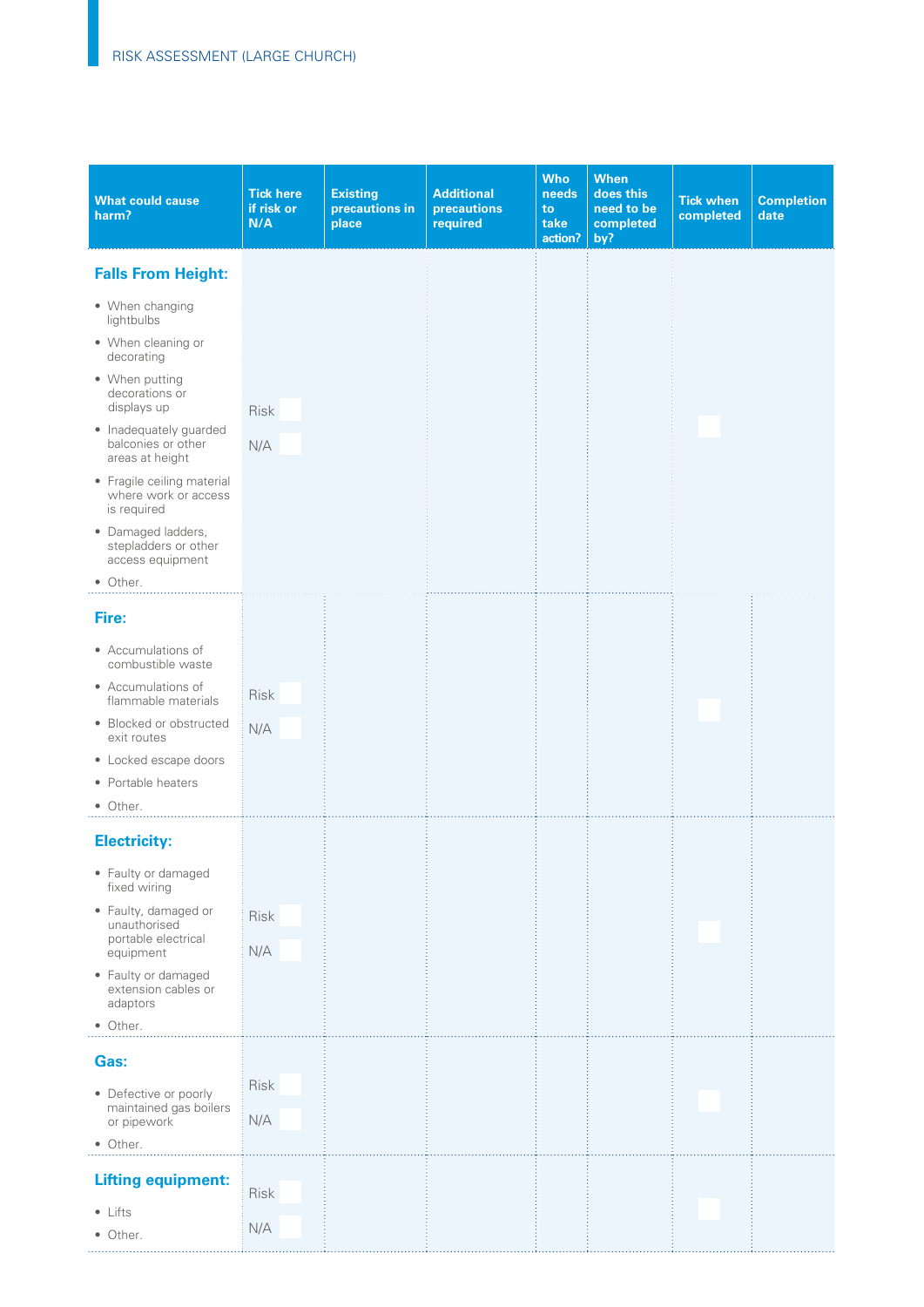| <b>What could cause</b><br>harm?                                                                                                                                 | <b>Tick here</b><br>if risk or<br>N/A | <b>Existing</b><br>precautions in<br>place | <b>Additional</b><br>precautions<br>required | <b>Who</b><br>needs<br>to<br>take<br>action? | <b>When</b><br>does this<br>need to be<br>completed<br>by? | <b>Tick when</b><br>completed | <b>Completion</b><br>date |
|------------------------------------------------------------------------------------------------------------------------------------------------------------------|---------------------------------------|--------------------------------------------|----------------------------------------------|----------------------------------------------|------------------------------------------------------------|-------------------------------|---------------------------|
| <b>Work Equipment:</b>                                                                                                                                           |                                       |                                            |                                              |                                              |                                                            |                               |                           |
| • Defective or poorly<br>maintained power<br>tools (for example,<br>vacuum cleaners, floor<br>polishers, etc.)<br>• Defective or poorly<br>maintained hand tools | Risk<br>N/A                           |                                            |                                              |                                              |                                                            |                               |                           |
| (for example, garden<br>shears, hammers, etc.)<br>• Other.                                                                                                       |                                       |                                            |                                              |                                              |                                                            |                               |                           |
| <b>Manual Handling</b><br>(lifting or carrying):                                                                                                                 |                                       |                                            |                                              |                                              |                                                            |                               |                           |
| • Bulky or unwieldy<br>furniture                                                                                                                                 | Risk                                  |                                            |                                              |                                              |                                                            |                               |                           |
| • Heavy audio visual or<br>computer equipment<br>• General rubbish that<br>may include breakages<br>(for example, glass)                                         | N/A                                   |                                            |                                              |                                              |                                                            |                               |                           |
| • Other.                                                                                                                                                         |                                       |                                            |                                              |                                              |                                                            |                               |                           |
| <b>Asbestos:</b>                                                                                                                                                 |                                       |                                            |                                              |                                              |                                                            |                               |                           |
| • In insulation, lagging or<br>fire protection                                                                                                                   | Risk                                  |                                            |                                              |                                              |                                                            |                               |                           |
| • In wall and roof linings<br>• In organ blowers                                                                                                                 | N/A                                   |                                            |                                              |                                              |                                                            |                               |                           |
| • In motor housings<br>• Other.                                                                                                                                  |                                       |                                            |                                              |                                              |                                                            |                               |                           |
| <b>Glazing:</b>                                                                                                                                                  |                                       |                                            |                                              |                                              |                                                            |                               |                           |
| • Non-safety glass in<br>doors, partitions or<br>floors<br>• Other.                                                                                              | Risk<br>N/A                           |                                            |                                              |                                              |                                                            |                               |                           |
|                                                                                                                                                                  |                                       |                                            |                                              |                                              |                                                            |                               |                           |
| <b>Hazardous</b><br><b>Substances:</b>                                                                                                                           | Risk                                  |                                            |                                              |                                              |                                                            |                               |                           |
| • Cleaning products (for<br>example, polish, drain<br>cleaner, etc.)                                                                                             | N/A                                   |                                            |                                              |                                              |                                                            |                               |                           |
| • Other.                                                                                                                                                         |                                       |                                            |                                              |                                              |                                                            |                               |                           |
| Other:                                                                                                                                                           | Risk<br>N/A                           |                                            |                                              |                                              |                                                            |                               |                           |
|                                                                                                                                                                  |                                       |                                            |                                              |                                              |                                                            |                               |                           |
| Other:                                                                                                                                                           | Risk<br>N/A                           |                                            |                                              |                                              |                                                            |                               |                           |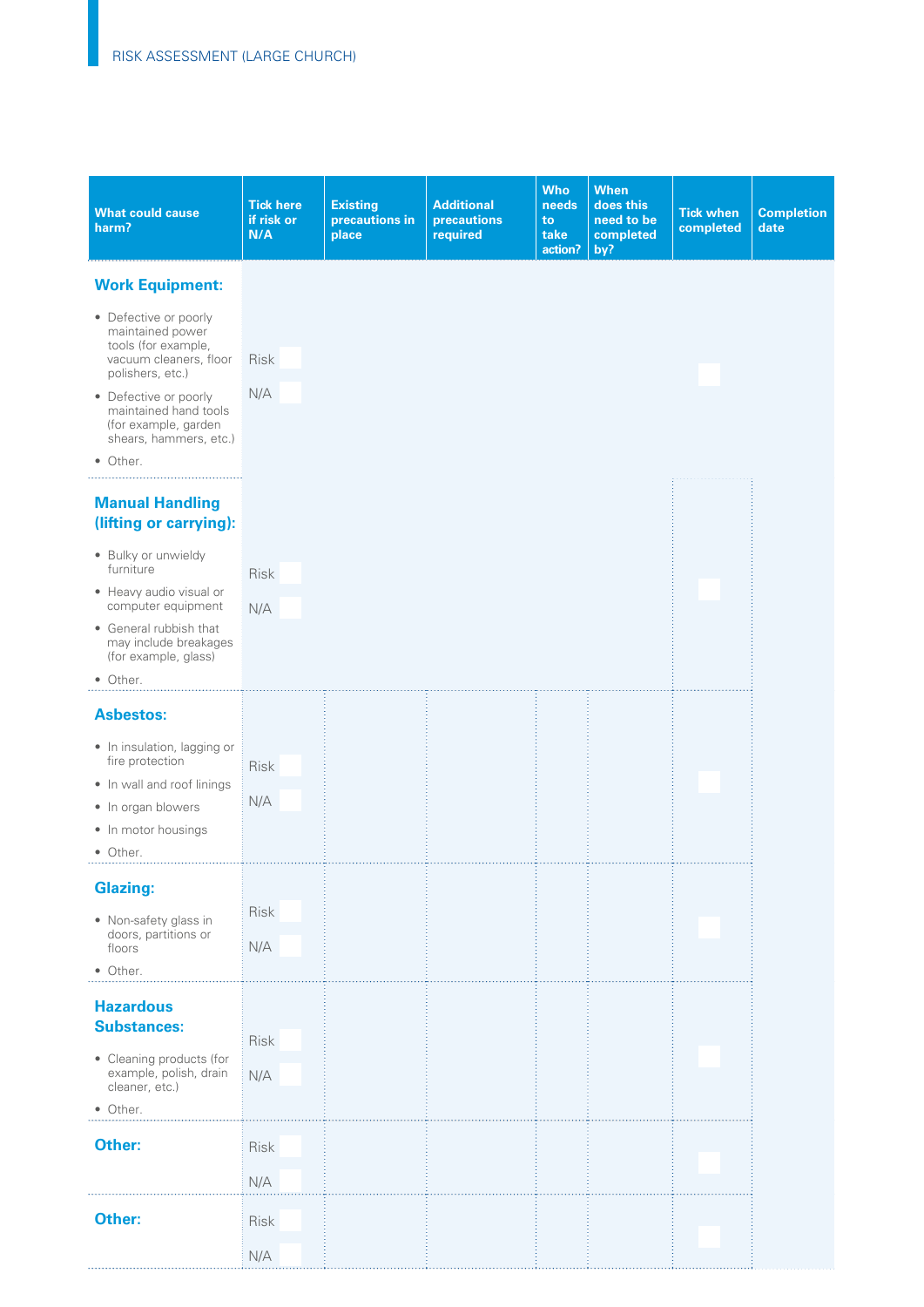**2.** 

**Parts of the church not usually accessed by the general public** (for example offices, kitchens, serveries, storerooms etc.

## **Who might be harmed?:**

**Ministers, employees, volunteers etc.** 

| <b>What could cause</b><br>harm?                                                                         | <b>Tick here</b><br>if risk or<br>N/A | <b>Existing</b><br>precautions in<br>place | <b>Additional</b><br>precautions<br>required | <b>Who</b><br>needs<br>to<br>take<br>action? | <b>When</b><br>does this<br>need to be<br>completed<br>by? | <b>Tick when</b><br>completed | <b>Completion</b><br>date |
|----------------------------------------------------------------------------------------------------------|---------------------------------------|--------------------------------------------|----------------------------------------------|----------------------------------------------|------------------------------------------------------------|-------------------------------|---------------------------|
| <b>Trips:</b>                                                                                            |                                       |                                            |                                              |                                              |                                                            |                               |                           |
| • Worn or unfixed carpet<br>edges, rugs or<br>doormats                                                   |                                       |                                            |                                              |                                              |                                                            |                               |                           |
| • Trailing wires, cables<br>or leads                                                                     |                                       |                                            |                                              |                                              |                                                            |                               |                           |
| · Worn, damaged or<br>uneven steps or stairs                                                             | <b>Risk</b>                           |                                            |                                              |                                              |                                                            |                               |                           |
| • Poor lighting                                                                                          | N/A                                   |                                            |                                              |                                              |                                                            |                               |                           |
| • Missing or defective<br>handrails                                                                      |                                       |                                            |                                              |                                              |                                                            |                               |                           |
| • Variations in the level<br>of floors (for example,<br>ramps, etc)                                      |                                       |                                            |                                              |                                              |                                                            |                               |                           |
| • Other.                                                                                                 |                                       |                                            |                                              |                                              |                                                            |                               |                           |
| <b>Slips:</b>                                                                                            |                                       |                                            |                                              |                                              |                                                            |                               |                           |
| • Smooth floor surfaces                                                                                  |                                       |                                            |                                              |                                              |                                                            |                               |                           |
| • Cleaning activity<br>making floors<br>slippery (for example,<br>wet mopping, use of<br>polishes, etc.) |                                       |                                            |                                              |                                              |                                                            |                               |                           |
| • Wet or contaminated<br>floors from poor                                                                | Risk                                  |                                            |                                              |                                              |                                                            |                               |                           |
| maintenance (for<br>example, leaking roofs)                                                              | N/A                                   |                                            |                                              |                                              |                                                            |                               |                           |
| • Spillages of food or<br>drink (particularly in<br>kitchen areas)                                       |                                       |                                            |                                              |                                              |                                                            |                               |                           |
| • Walk-in contaminant<br>from adverse weather<br>(for example, mud,<br>rainwater, etc.)                  |                                       |                                            |                                              |                                              |                                                            |                               |                           |
| • Other.                                                                                                 |                                       |                                            |                                              |                                              |                                                            |                               |                           |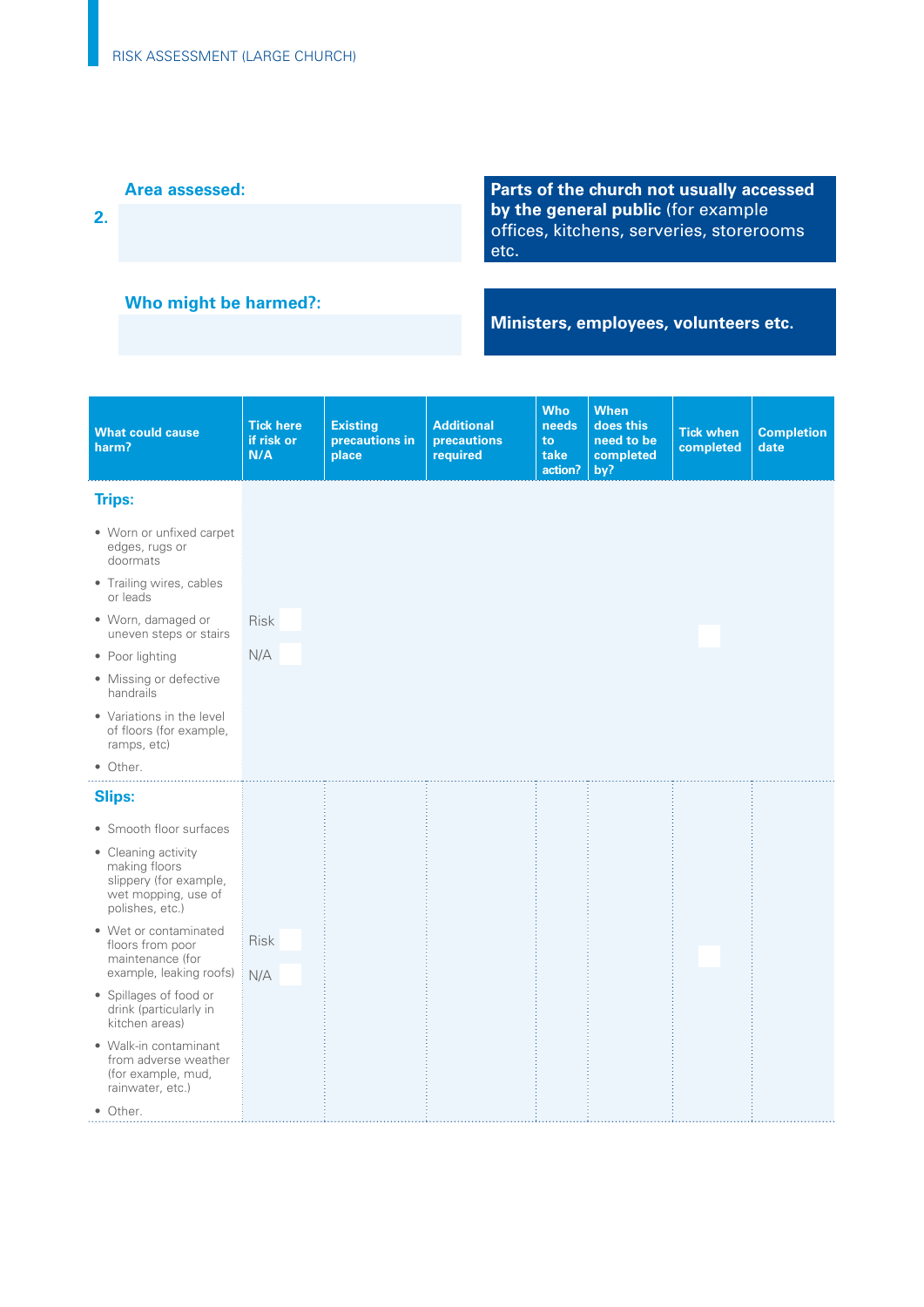| <b>What could cause</b><br>harm?                               | <b>Tick here</b><br>if risk or<br>N/A | <b>Existing</b><br>precautions in<br>place | <b>Additional</b><br>precautions<br>required | <b>Who</b><br>needs<br>to<br>take<br>action? | <b>When</b><br>does this<br>need to be<br>completed<br>by? | <b>Tick when</b><br>completed | <b>Completion</b><br>date |
|----------------------------------------------------------------|---------------------------------------|--------------------------------------------|----------------------------------------------|----------------------------------------------|------------------------------------------------------------|-------------------------------|---------------------------|
| <b>Falls From Height:</b>                                      |                                       |                                            |                                              |                                              |                                                            |                               |                           |
| • When changing<br>lightbulbs                                  |                                       |                                            |                                              |                                              |                                                            |                               |                           |
| • When cleaning or<br>decorating                               | Risk                                  |                                            |                                              |                                              |                                                            |                               |                           |
| • When putting<br>decorations or<br>displays up                | N/A                                   |                                            |                                              |                                              |                                                            |                               |                           |
| · Damaged ladders,<br>stepladders or other<br>access equipment |                                       |                                            |                                              |                                              |                                                            |                               |                           |
| • Other.                                                       |                                       |                                            |                                              |                                              |                                                            |                               |                           |
| Fire:                                                          |                                       |                                            |                                              |                                              |                                                            |                               |                           |
| • Accumulations of<br>combustible waste                        |                                       |                                            |                                              |                                              |                                                            |                               |                           |
| • Accumulations of<br>flammable materials                      | Risk                                  |                                            |                                              |                                              |                                                            |                               |                           |
| • Blocked or obstructed<br>exit routes                         | N/A                                   |                                            |                                              |                                              |                                                            |                               |                           |
| • Locked escape doors<br>• Portable heaters                    |                                       |                                            |                                              |                                              |                                                            |                               |                           |
| • Other.                                                       |                                       |                                            |                                              |                                              |                                                            |                               |                           |
| <b>Electricity:</b>                                            |                                       |                                            |                                              |                                              |                                                            |                               |                           |
| • Faulty or damaged<br>fixed wiring                            |                                       |                                            |                                              |                                              |                                                            |                               |                           |
| • Faulty, damaged or<br>unauthorised<br>portable electrical    | Risk                                  |                                            |                                              |                                              |                                                            |                               |                           |
| equipment                                                      | N/A                                   |                                            |                                              |                                              |                                                            |                               |                           |
| • Faulty or damaged<br>extension cables or<br>adaptors         |                                       |                                            |                                              |                                              |                                                            |                               |                           |
| • Other.                                                       |                                       |                                            |                                              |                                              |                                                            |                               |                           |
| Gas:                                                           |                                       |                                            |                                              |                                              |                                                            |                               |                           |
| • Defective or poorly<br>maintained gas boilers                | <b>Risk</b>                           |                                            |                                              |                                              |                                                            |                               |                           |
| or pipework<br>• Other.                                        | N/A                                   |                                            |                                              |                                              |                                                            |                               |                           |
| <b>Work Equipment:</b>                                         |                                       |                                            |                                              |                                              |                                                            |                               |                           |
| • Defective or poorly                                          | Risk                                  |                                            |                                              |                                              |                                                            |                               |                           |
| maintained hand<br>tools (for example,<br>hammers)             | N/A                                   |                                            |                                              |                                              |                                                            |                               |                           |
| • Other.                                                       |                                       |                                            |                                              |                                              |                                                            |                               |                           |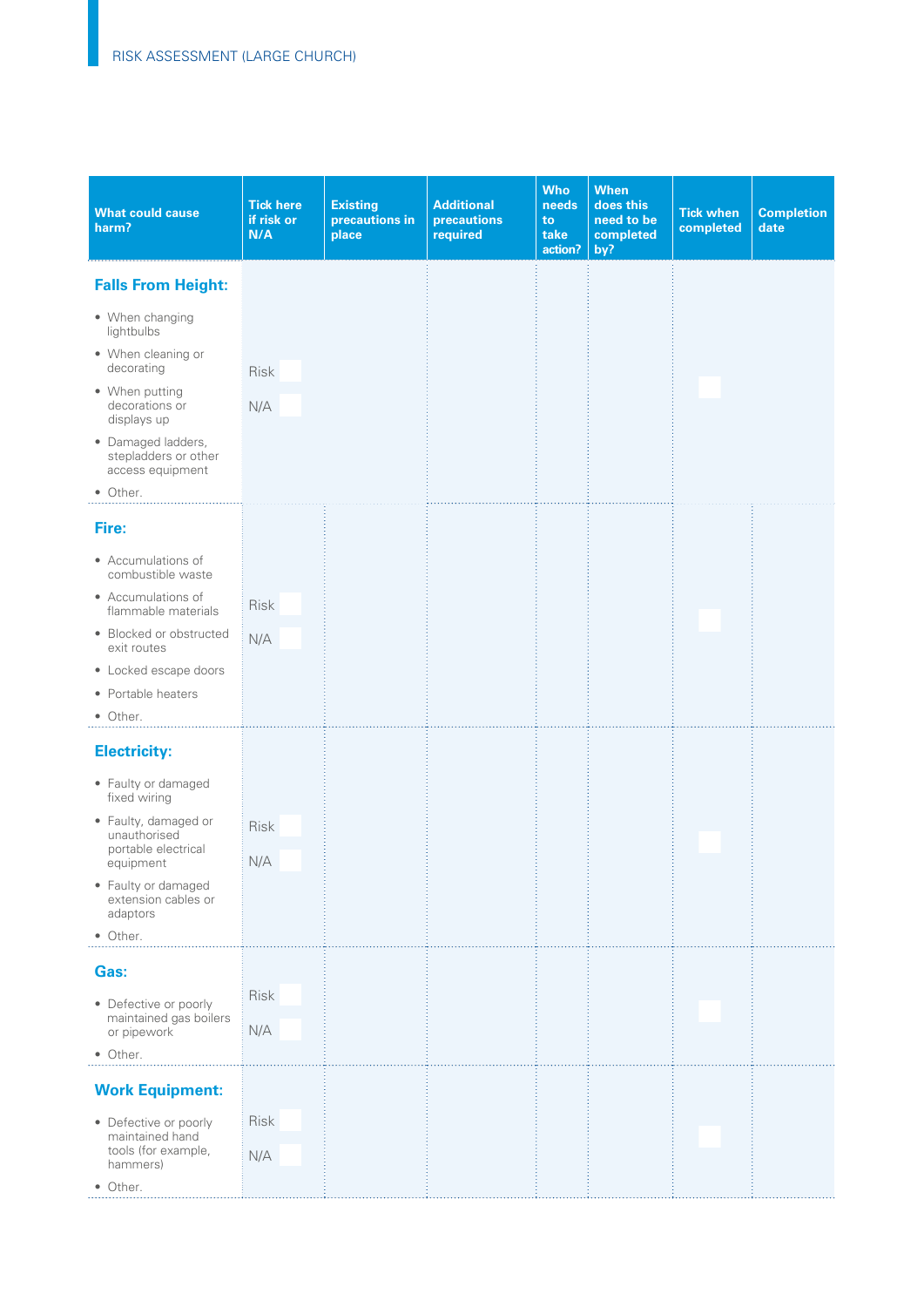| <b>What could cause</b><br>harm?                                                                                                                                                      | <b>Tick here</b><br>if risk or<br>N/A | <b>Existing</b><br>precautions in<br>place | <b>Additional</b><br>precautions<br>required | <b>Who</b><br>needs<br>to<br>take<br>action? | <b>When</b><br>does this<br>need to be<br>completed<br>by? | <b>Tick when</b><br>completed | <b>Completion</b><br>date |
|---------------------------------------------------------------------------------------------------------------------------------------------------------------------------------------|---------------------------------------|--------------------------------------------|----------------------------------------------|----------------------------------------------|------------------------------------------------------------|-------------------------------|---------------------------|
| <b>Food Preparation:</b>                                                                                                                                                              |                                       |                                            |                                              |                                              |                                                            |                               |                           |
| • Defective cooking<br>equipment<br>• Unsecured or poorly<br>positioned hot water<br>boilers<br>• Unclean food<br>preparation areas<br>• Inadequate washing<br>facilities<br>• Other. | Risk<br>N/A                           |                                            |                                              |                                              |                                                            |                               |                           |
| <b>Asbestos:</b>                                                                                                                                                                      |                                       |                                            |                                              |                                              |                                                            |                               |                           |
| • In insulation, lagging or<br>fire protection<br>• In wall and roof linings<br>• In organ blowers<br>• In motor housings<br>• Other.                                                 | Risk<br>N/A                           |                                            |                                              |                                              |                                                            |                               |                           |
| <b>Glazing:</b>                                                                                                                                                                       |                                       |                                            |                                              |                                              |                                                            |                               |                           |
| • Non-safety glass in<br>doors, partitions or<br>floors<br>• Other.                                                                                                                   | Risk<br>N/A                           |                                            |                                              |                                              |                                                            |                               |                           |
| <b>Hazardous</b><br><b>Substances:</b><br>• Cleaning products (for<br>example, polish, drain<br>cleaner, etc.)<br>• Other.                                                            | Risk<br>N/A                           |                                            |                                              |                                              |                                                            |                               |                           |
| <b>Manual Handling</b><br>(lifting or carrying):                                                                                                                                      |                                       |                                            |                                              |                                              |                                                            |                               |                           |
| · Bulky or unwieldy<br>furniture<br>• Heavy audio visual or<br>computer equipment<br>• General rubbish that<br>may include breakages<br>(for example, glass)<br>• Other.              | Risk<br>N/A                           |                                            |                                              |                                              |                                                            |                               |                           |
| Other:                                                                                                                                                                                | Risk<br>N/A                           |                                            |                                              |                                              |                                                            |                               |                           |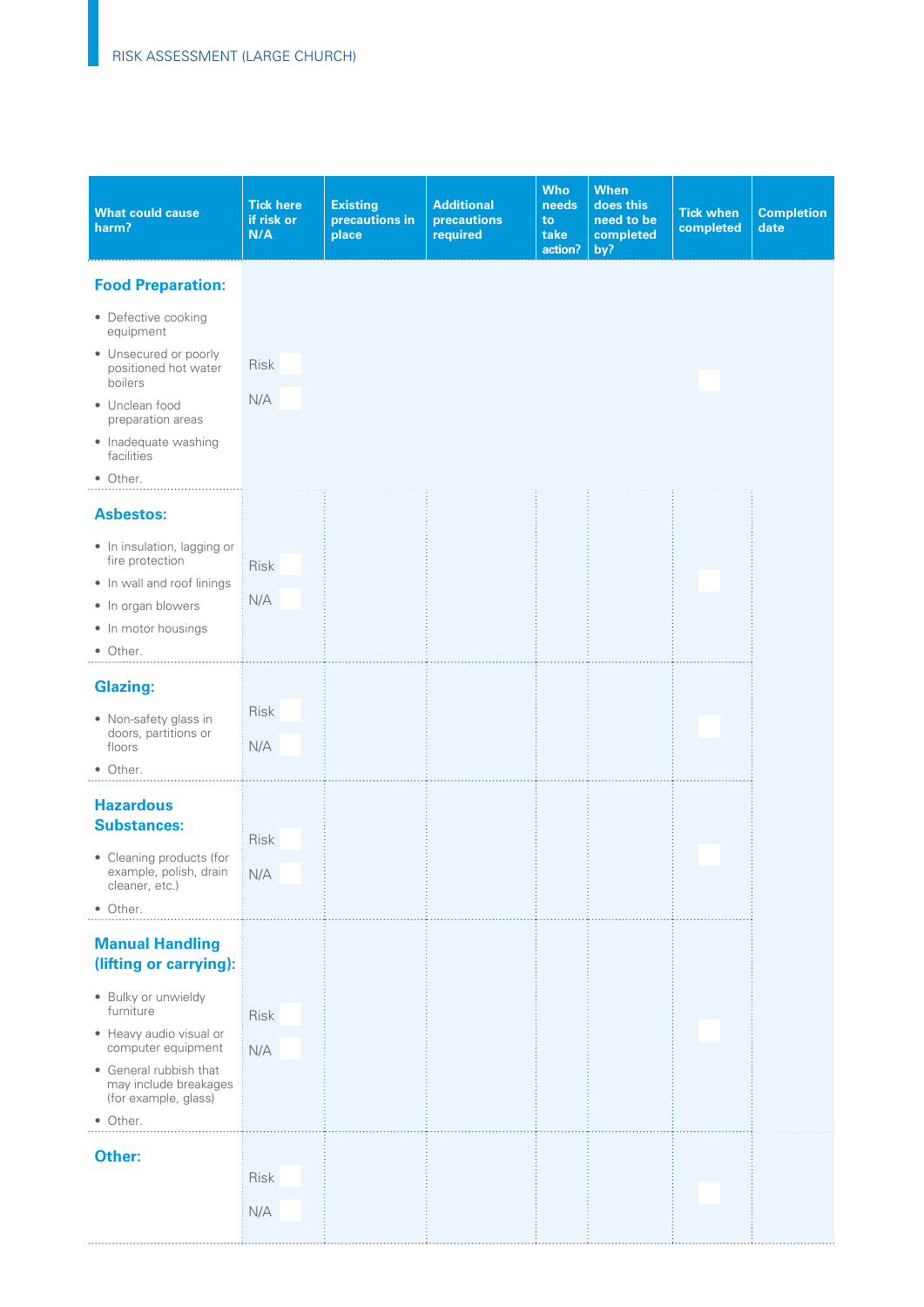**Area assessed:** Parts usually only accessed by a small **Parts usually only accessed by a small number of people with specific roles number of people with specific roles 3.** (for example, organ lofts, boiler rooms, etc.).

**Who might be harmed?: Organist, organ builder, tuner, volunteers responsible for maintenance, employees, heating engineers, etc.** 

| <b>What could cause</b><br>harm?                                                                                   | <b>Tick here</b><br>if risk or<br>N/A | <b>Existing</b><br>precautions in<br>place | <b>Additional</b><br>precautions<br>required | <b>Who</b><br>needs<br>to take<br>action? | <b>When</b><br>does this<br>need to be<br>completed<br>by? | <b>Tick when</b><br>completed | <b>Completion</b><br>date |
|--------------------------------------------------------------------------------------------------------------------|---------------------------------------|--------------------------------------------|----------------------------------------------|-------------------------------------------|------------------------------------------------------------|-------------------------------|---------------------------|
| <b>Trips:</b>                                                                                                      |                                       |                                            |                                              |                                           |                                                            |                               |                           |
| • Trailing wires, cables<br>or leads                                                                               |                                       |                                            |                                              |                                           |                                                            |                               |                           |
| · Worn, damaged or<br>uneven steps or stairs                                                                       | <b>Risk</b>                           |                                            |                                              |                                           |                                                            |                               |                           |
| • Poor lighting                                                                                                    | N/A                                   |                                            |                                              |                                           |                                                            |                               |                           |
| • Missing or defective<br>handrails                                                                                |                                       |                                            |                                              |                                           |                                                            |                               |                           |
| • Other.                                                                                                           |                                       |                                            |                                              |                                           |                                                            |                               |                           |
| <b>Slips:</b>                                                                                                      |                                       |                                            |                                              |                                           |                                                            |                               |                           |
| • Smooth floor surfaces                                                                                            |                                       |                                            |                                              |                                           |                                                            |                               |                           |
| • Wet or contaminated<br>floors from poor<br>maintenance (for                                                      | <b>Risk</b>                           |                                            |                                              |                                           |                                                            |                               |                           |
| example, leaking roofs)<br>• Walk-in contaminant<br>from adverse weather<br>(for example, mud,<br>rainwater, etc.) | N/A                                   |                                            |                                              |                                           |                                                            |                               |                           |
| • Other.                                                                                                           |                                       |                                            |                                              |                                           |                                                            |                               |                           |
| <b>Falls From Height:</b>                                                                                          |                                       |                                            |                                              |                                           |                                                            |                               |                           |
| • Damaged ladders,<br>stepladders or other                                                                         | <b>Risk</b><br>N/A                    |                                            |                                              |                                           |                                                            |                               |                           |
| access equipment<br>• Other.                                                                                       |                                       |                                            |                                              |                                           |                                                            |                               |                           |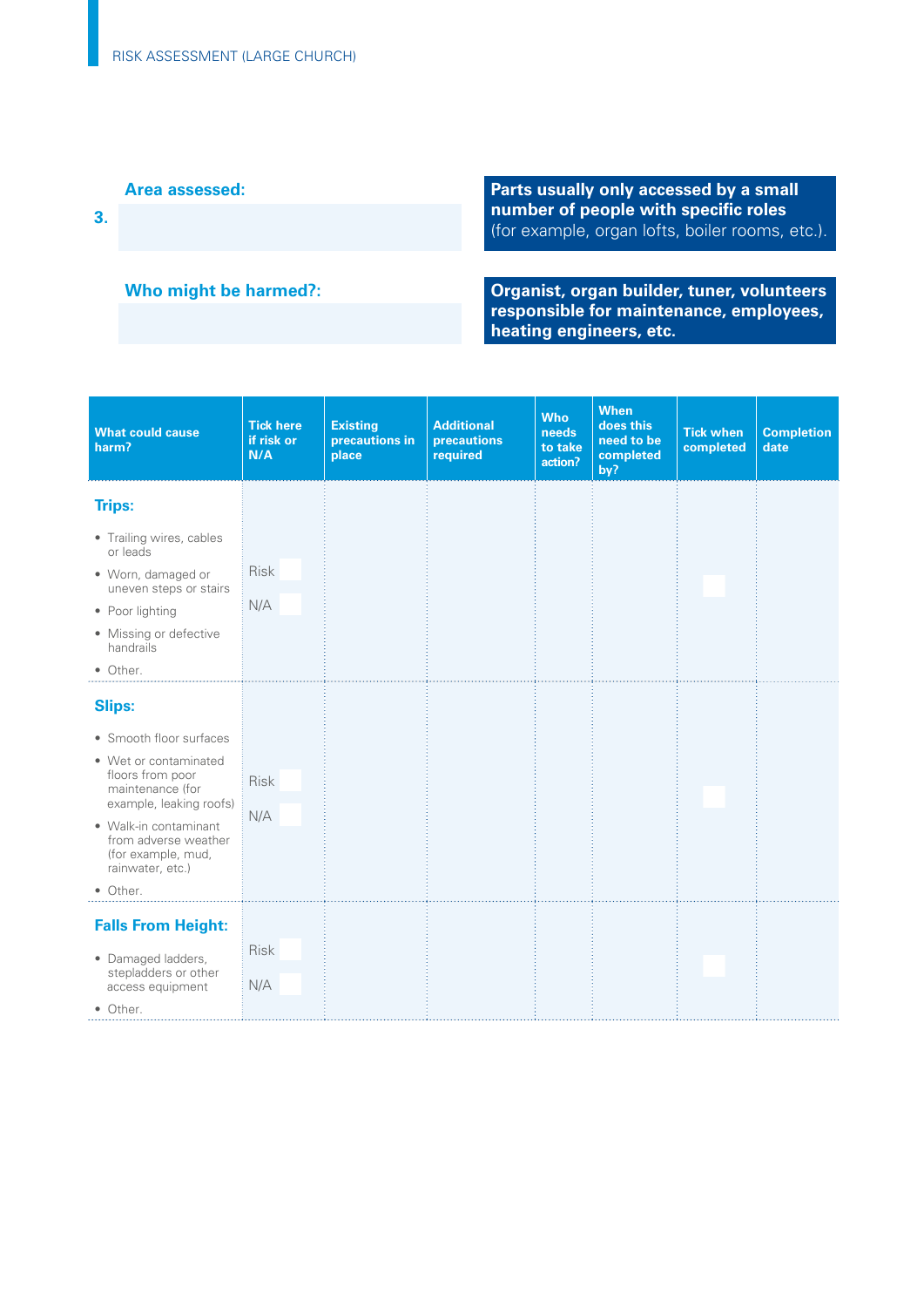| What could cause<br>harm?                                                | <b>Tick here</b><br>if risk or<br>N/A | <b>Existing</b><br>precautions in<br>place | <b>Additional</b><br>precautions<br>required | <b>Who</b><br>needs<br>to<br>take<br>action? | <b>When</b><br>does this<br>need to be<br>completed<br>by? | <b>Tick when</b><br>completed | <b>Completion</b><br>date |
|--------------------------------------------------------------------------|---------------------------------------|--------------------------------------------|----------------------------------------------|----------------------------------------------|------------------------------------------------------------|-------------------------------|---------------------------|
| Fire:                                                                    |                                       |                                            |                                              |                                              |                                                            |                               |                           |
| • Accumulations of<br>combustible waste<br>• Accumulations of            | <b>Risk</b><br>N/A                    |                                            |                                              |                                              |                                                            |                               |                           |
| flammable materials<br>• Other.                                          |                                       |                                            |                                              |                                              |                                                            |                               |                           |
| <b>Electricity:</b>                                                      |                                       |                                            |                                              |                                              |                                                            |                               |                           |
| • Faulty or damaged<br>fixed wiring                                      |                                       |                                            |                                              |                                              |                                                            |                               |                           |
| • Faulty, damaged or<br>unauthorised<br>portable electrical<br>equipment | Risk<br>N/A                           |                                            |                                              |                                              |                                                            |                               |                           |
| • Faulty or damaged<br>extension cables or<br>adaptors                   |                                       |                                            |                                              |                                              |                                                            |                               |                           |
| • Other.                                                                 |                                       |                                            |                                              |                                              |                                                            |                               |                           |
| Other:                                                                   | Risk                                  |                                            |                                              |                                              |                                                            |                               |                           |
|                                                                          | N/A                                   |                                            |                                              |                                              |                                                            |                               |                           |
| Other:                                                                   | Risk                                  |                                            |                                              |                                              |                                                            |                               |                           |
|                                                                          | N/A                                   |                                            |                                              |                                              |                                                            |                               |                           |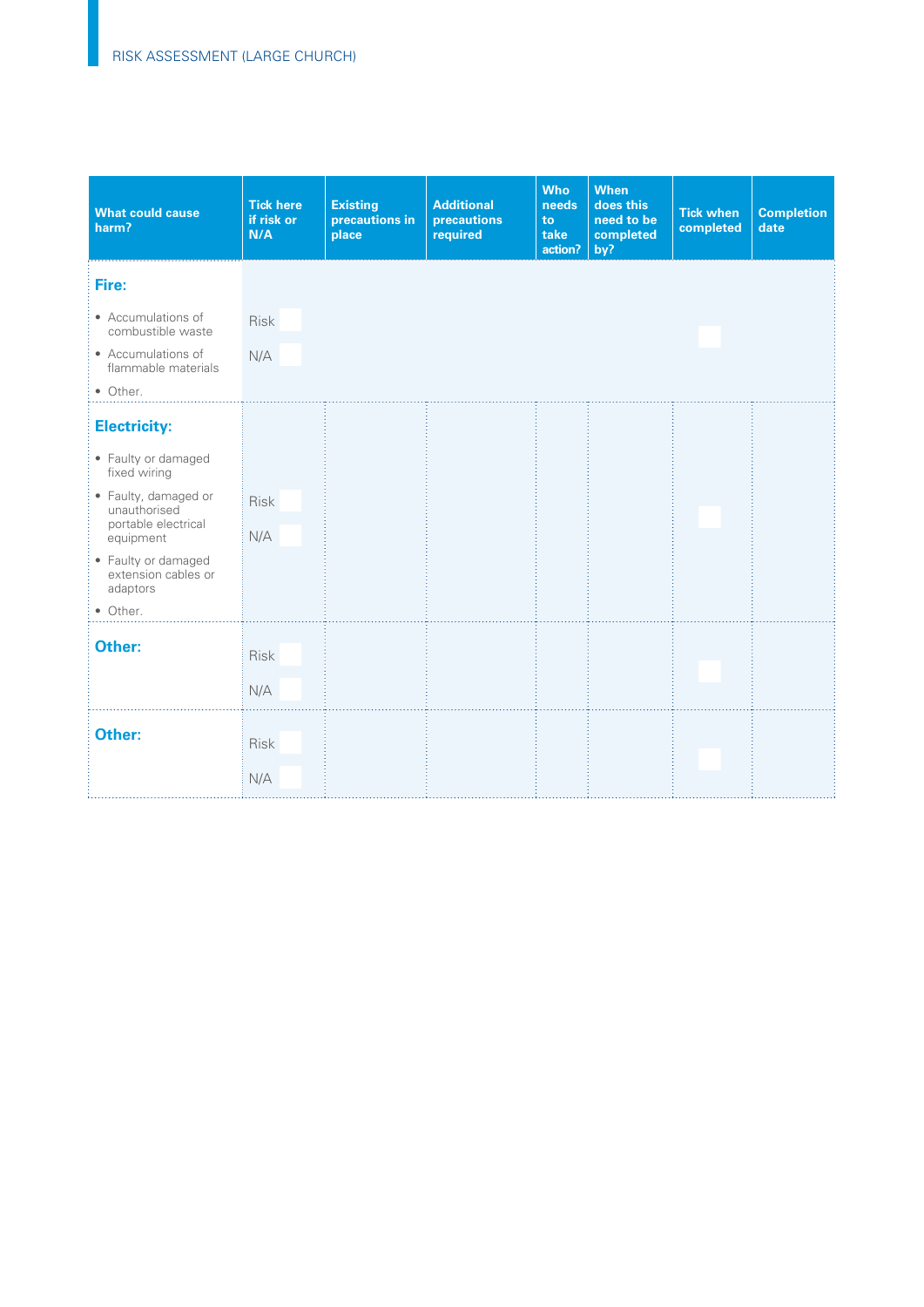**4.** 

### **Who might be harmed?:**

**Parts sometimes accessed by the public**  (for example, high levels, etc.).

#### **Volunteers, employees, members of the public and guides, etc.**

| <b>What could cause</b><br>harm?                                                                      | <b>Tick here</b><br>if risk or<br>N/A | <b>Existing</b><br>precautions in<br>place | <b>Additional</b><br>precautions<br>required | <b>Who</b><br>needs<br>to<br>take<br>action? | <b>When</b><br>does this<br>need to be<br>completed<br>by? | <b>Tick when</b><br>completed | <b>Completion</b><br>date |
|-------------------------------------------------------------------------------------------------------|---------------------------------------|--------------------------------------------|----------------------------------------------|----------------------------------------------|------------------------------------------------------------|-------------------------------|---------------------------|
| <b>Trips:</b>                                                                                         |                                       |                                            |                                              |                                              |                                                            |                               |                           |
| • Worn, damaged or<br>uneven steps or stairs                                                          |                                       |                                            |                                              |                                              |                                                            |                               |                           |
| • Poor lighting                                                                                       |                                       |                                            |                                              |                                              |                                                            |                               |                           |
| • Missing or defective<br>handrails                                                                   | Risk                                  |                                            |                                              |                                              |                                                            |                               |                           |
| • Restricted access -<br>including doorway<br>widths                                                  | N/A                                   |                                            |                                              |                                              |                                                            |                               |                           |
| • Height restrictions or<br>other projections                                                         |                                       |                                            |                                              |                                              |                                                            |                               |                           |
| • Other.                                                                                              |                                       |                                            |                                              |                                              |                                                            |                               |                           |
| <b>Slips:</b>                                                                                         |                                       |                                            |                                              |                                              |                                                            |                               |                           |
| • Wet or contaminated<br>floors (for example,<br>accumulations of<br>leaves, algae, moss,<br>$etc.$ ) | Risk                                  |                                            |                                              |                                              |                                                            |                               |                           |
| • Walk-in contaminant<br>from adverse weather<br>(for example, mud,<br>snow, ice, etc.)               | N/A                                   |                                            |                                              |                                              |                                                            |                               |                           |
| • Other.                                                                                              |                                       |                                            |                                              |                                              |                                                            |                               |                           |
| <b>Falls From Height:</b>                                                                             |                                       |                                            |                                              |                                              |                                                            |                               |                           |
| • Access requiring the<br>use of ladders,<br>hatches,<br>sloping roofs, etc.                          |                                       |                                            |                                              |                                              |                                                            |                               |                           |
| • Restricted access<br>widths around spires                                                           | Risk                                  |                                            |                                              |                                              |                                                            |                               |                           |
| • Unprotected roof lights<br>or other fragile roofing<br>material                                     | N/A                                   |                                            |                                              |                                              |                                                            |                               |                           |
| • Damaged ladders,<br>stepladders or other<br>access equipment                                        |                                       |                                            |                                              |                                              |                                                            |                               |                           |
| • Other.                                                                                              |                                       |                                            |                                              |                                              |                                                            |                               |                           |
| Other:                                                                                                | <b>Risk</b>                           |                                            |                                              |                                              |                                                            |                               |                           |
|                                                                                                       | N/A                                   |                                            |                                              |                                              |                                                            |                               |                           |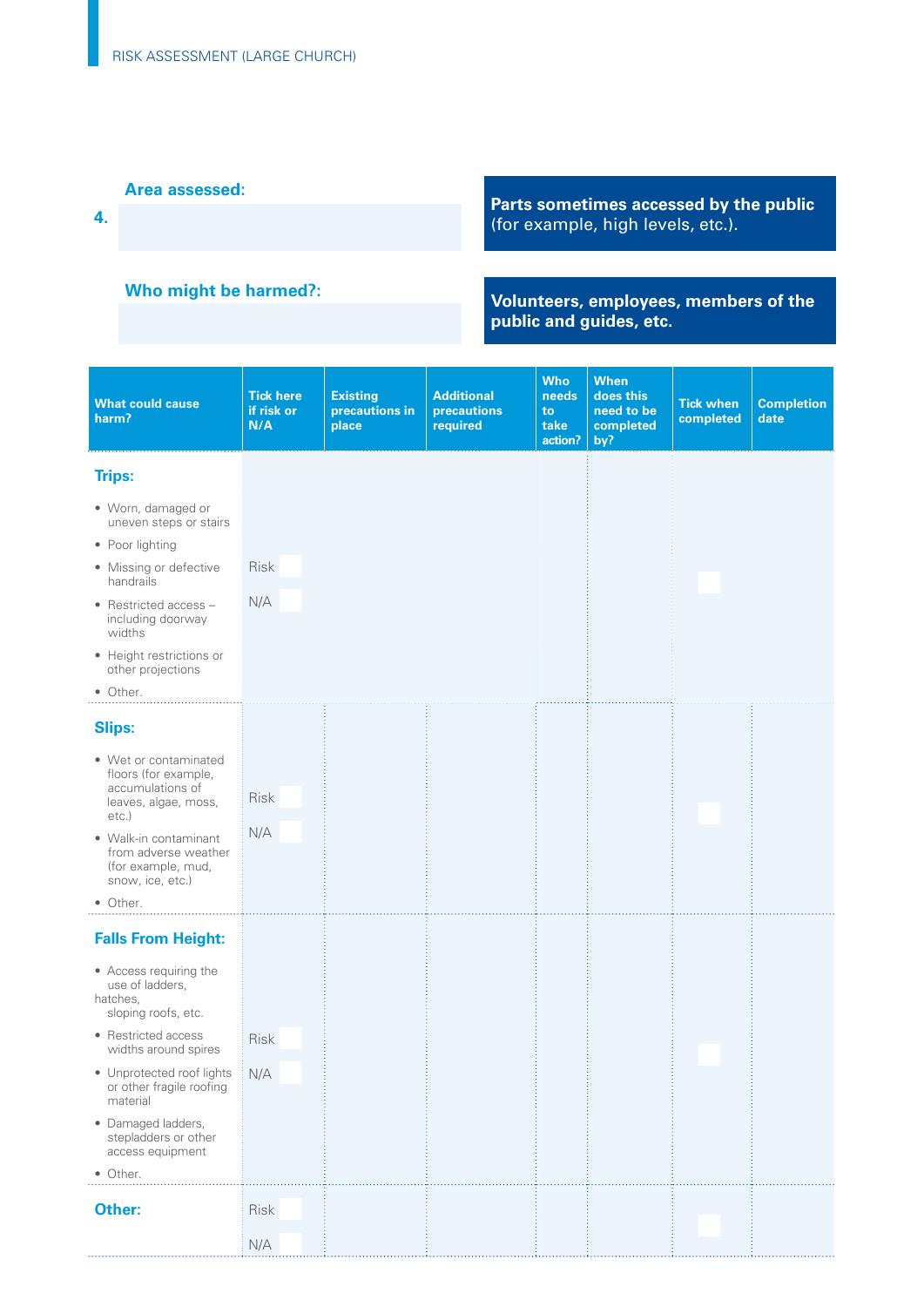**5.** 

### **Who might be harmed?:**

# **Outbuildings, grounds and car park.**

#### **Church members, employees, volunteers, ministers, in fact anyone visiting the church.**

| <b>What could cause</b><br>harm?                                                        | <b>Tick here</b><br>if risk or<br>N/A | <b>Existing</b><br>precautions in<br>place | <b>Additional</b><br>precautions<br>required | <b>Who</b><br>needs<br>to<br>take<br>action? | <b>When</b><br>does this<br>need to be<br>completed<br>by? | <b>Tick when</b><br>completed | <b>Completion</b><br>date |
|-----------------------------------------------------------------------------------------|---------------------------------------|--------------------------------------------|----------------------------------------------|----------------------------------------------|------------------------------------------------------------|-------------------------------|---------------------------|
| <b>Trips:</b>                                                                           |                                       |                                            |                                              |                                              |                                                            |                               |                           |
| • Uneven footpaths                                                                      |                                       |                                            |                                              |                                              |                                                            |                               |                           |
| • Damaged paving<br>stones and slabs                                                    |                                       |                                            |                                              |                                              |                                                            |                               |                           |
| · Worn, damaged or<br>uneven steps                                                      |                                       |                                            |                                              |                                              |                                                            |                               |                           |
| • Potholes                                                                              | Risk                                  |                                            |                                              |                                              |                                                            |                               |                           |
| · Gravestones, kerbs,<br>ledger stones causing<br>obstruction                           | N/A                                   |                                            |                                              |                                              |                                                            |                               |                           |
| • Protruding tree roots<br>and undergrowth                                              |                                       |                                            |                                              |                                              |                                                            |                               |                           |
| • Poor lighting                                                                         |                                       |                                            |                                              |                                              |                                                            |                               |                           |
| • Missing or defective<br>handrails                                                     |                                       |                                            |                                              |                                              |                                                            |                               |                           |
| • Other.                                                                                |                                       |                                            |                                              |                                              |                                                            |                               |                           |
| <b>Slips:</b>                                                                           |                                       |                                            |                                              |                                              |                                                            |                               |                           |
| • Poor drainage of<br>footpaths                                                         |                                       |                                            |                                              |                                              |                                                            |                               |                           |
| • Growth of algae or<br>moss                                                            |                                       |                                            |                                              |                                              |                                                            |                               |                           |
| • Accumulations of wet<br>leaves or loose<br>materials                                  | Risk                                  |                                            |                                              |                                              |                                                            |                               |                           |
| • Inadequate precautions<br>for adverse weather<br>(for example snow,<br>ice, etc.)     | N/A                                   |                                            |                                              |                                              |                                                            |                               |                           |
| • Walk-in contaminant<br>from adverse weather<br>(for example, mud,<br>rainwater, etc.) |                                       |                                            |                                              |                                              |                                                            |                               |                           |
| • Other.                                                                                |                                       |                                            |                                              |                                              |                                                            |                               |                           |
| <b>Trees:</b>                                                                           |                                       |                                            |                                              |                                              |                                                            |                               |                           |
| • Damaged or displaced<br>trees                                                         | Risk                                  |                                            |                                              |                                              |                                                            |                               |                           |
| • Protruding tree roots                                                                 | N/A                                   |                                            |                                              |                                              |                                                            |                               |                           |
| • Diseased trees                                                                        |                                       |                                            |                                              |                                              |                                                            |                               |                           |
| • Other.                                                                                |                                       |                                            |                                              |                                              |                                                            |                               |                           |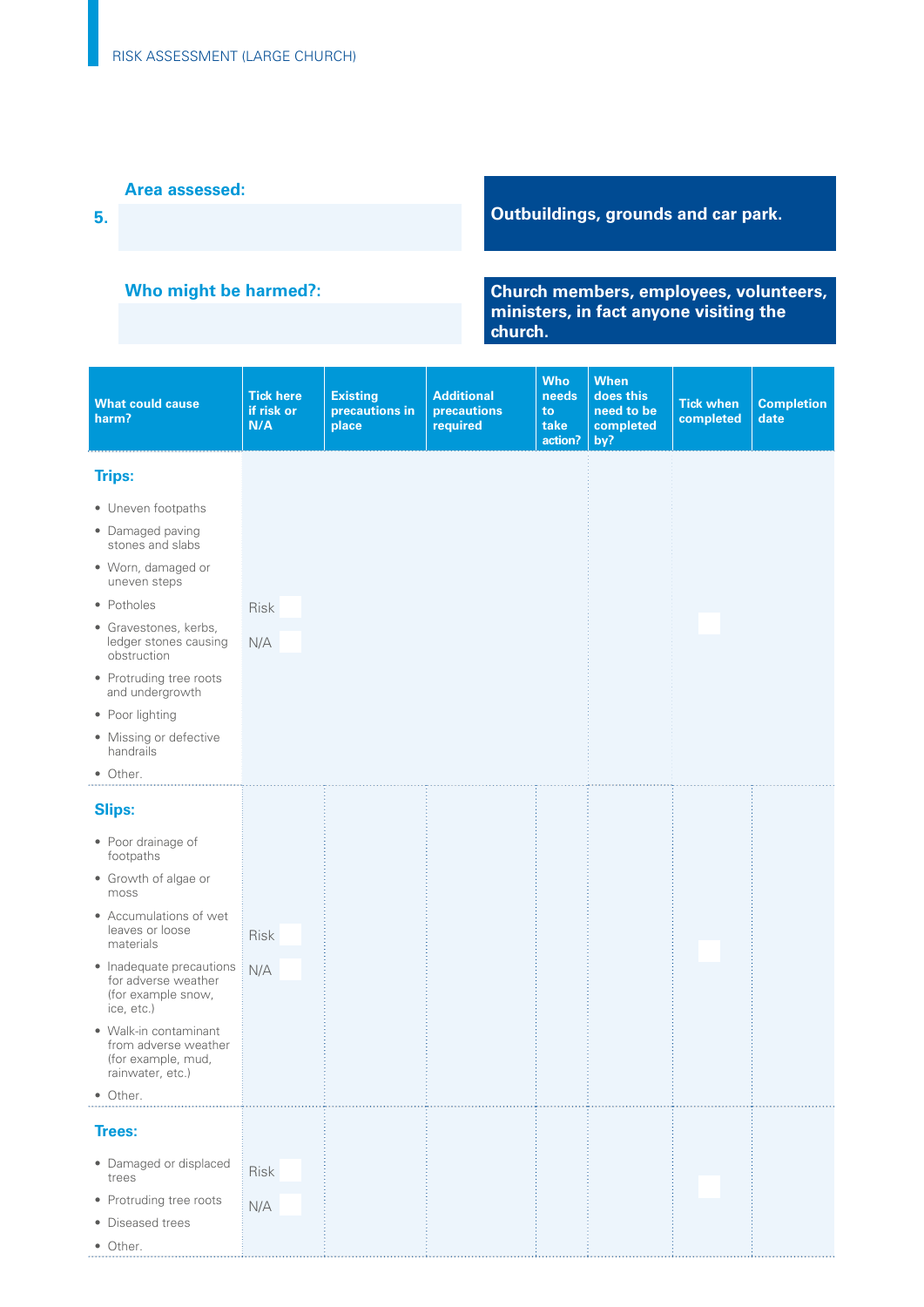| <b>What could cause</b><br>harm?                                                                                                                                                                                            | <b>Tick here</b><br>if risk or<br>N/A | <b>Existing</b><br>precautions in<br>place | <b>Additional</b><br>precautions<br>required | <b>Who</b><br>needs<br>to<br>take<br>action? | <b>When</b><br>does this<br>need to be<br>completed<br>by? | <b>Tick when</b><br>completed | <b>Completion</b><br>date |
|-----------------------------------------------------------------------------------------------------------------------------------------------------------------------------------------------------------------------------|---------------------------------------|--------------------------------------------|----------------------------------------------|----------------------------------------------|------------------------------------------------------------|-------------------------------|---------------------------|
| <b>Car Park:</b>                                                                                                                                                                                                            |                                       |                                            |                                              |                                              |                                                            |                               |                           |
| • Entrance and exits not<br>clearly marked<br>• Poor lighting<br>• Other.                                                                                                                                                   | Risk<br>N/A                           |                                            |                                              |                                              |                                                            |                               |                           |
| <b>Electricity:</b>                                                                                                                                                                                                         |                                       |                                            |                                              |                                              |                                                            |                               |                           |
| • Faulty or damaged<br>fixed wiring<br>• Faulty, damaged or<br>unauthorised<br>portable electrical<br>equipment<br>• Faulty or damaged<br>extension cables or<br>adaptors<br>• Other.                                       | Risk<br>N/A                           |                                            |                                              |                                              |                                                            |                               |                           |
| Gas:                                                                                                                                                                                                                        |                                       |                                            |                                              |                                              |                                                            |                               |                           |
| • Liquefied petroleum<br>gas (LPG) bottles<br>incorrectly sited<br>· Pipework damaged<br>• Other.                                                                                                                           | <b>Risk</b><br>N/A                    |                                            |                                              |                                              |                                                            |                               |                           |
| <b>Work Equipment:</b>                                                                                                                                                                                                      |                                       |                                            |                                              |                                              |                                                            |                               |                           |
| • Defective or poorly<br>maintained power<br>tools (for example,<br>lawnmowers,<br>strimmers, etc.)<br>• Defective or poorly<br>maintained hand tools<br>(for example, garden<br>shears, hammers, etc.)<br>• Other.         | Risk<br>N/A                           |                                            |                                              |                                              |                                                            |                               |                           |
| <b>Hazardous</b>                                                                                                                                                                                                            |                                       |                                            |                                              |                                              |                                                            |                               |                           |
| <b>Substances:</b><br>• Maintenance products<br>(for example, petrol,<br>liquefied petroleum<br>gas, etc.)<br>• Horticultural products<br>(for example,<br>pesticides,<br>weedkillers, fertilisers,<br>$etc.$ )<br>• Other. | Risk<br>N/A                           |                                            |                                              |                                              |                                                            |                               |                           |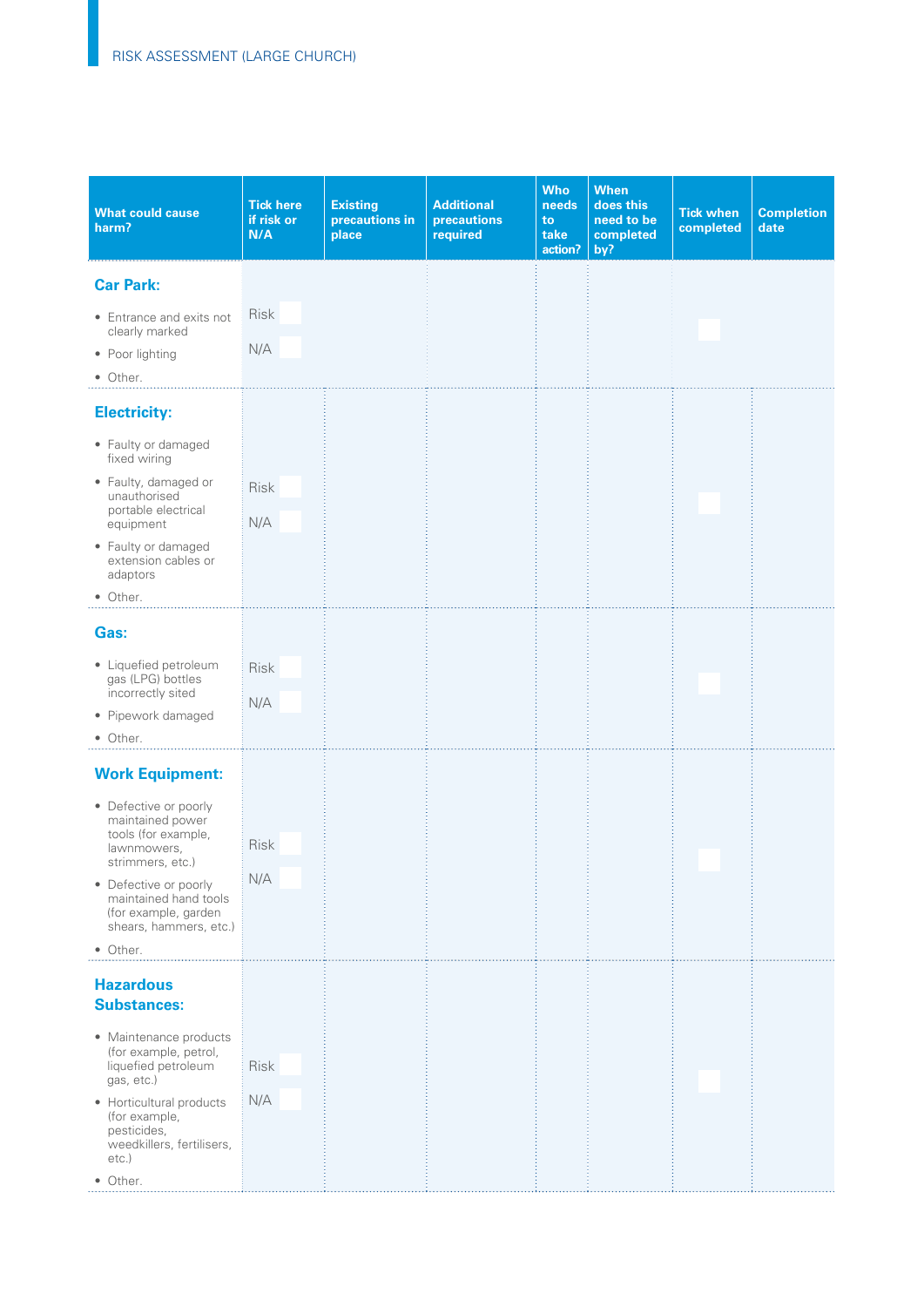| <b>What could cause</b><br>harm? | <b>Tick here</b><br>if risk or<br>N/A | <b>Existing</b><br>precautions in<br>place | <b>Additional</b><br>precautions<br>required | <b>Who</b><br>needs<br>to<br>take<br>action? | <b>When</b><br>does this<br>need to be<br>completed<br>by? | <b>Tick when</b><br>completed | <b>Completion</b><br>date |
|----------------------------------|---------------------------------------|--------------------------------------------|----------------------------------------------|----------------------------------------------|------------------------------------------------------------|-------------------------------|---------------------------|
| Other:                           | <b>Risk</b><br>N/A                    |                                            |                                              |                                              |                                                            |                               |                           |
| Other:                           | <b>Risk</b><br>N/A                    |                                            |                                              |                                              |                                                            |                               |                           |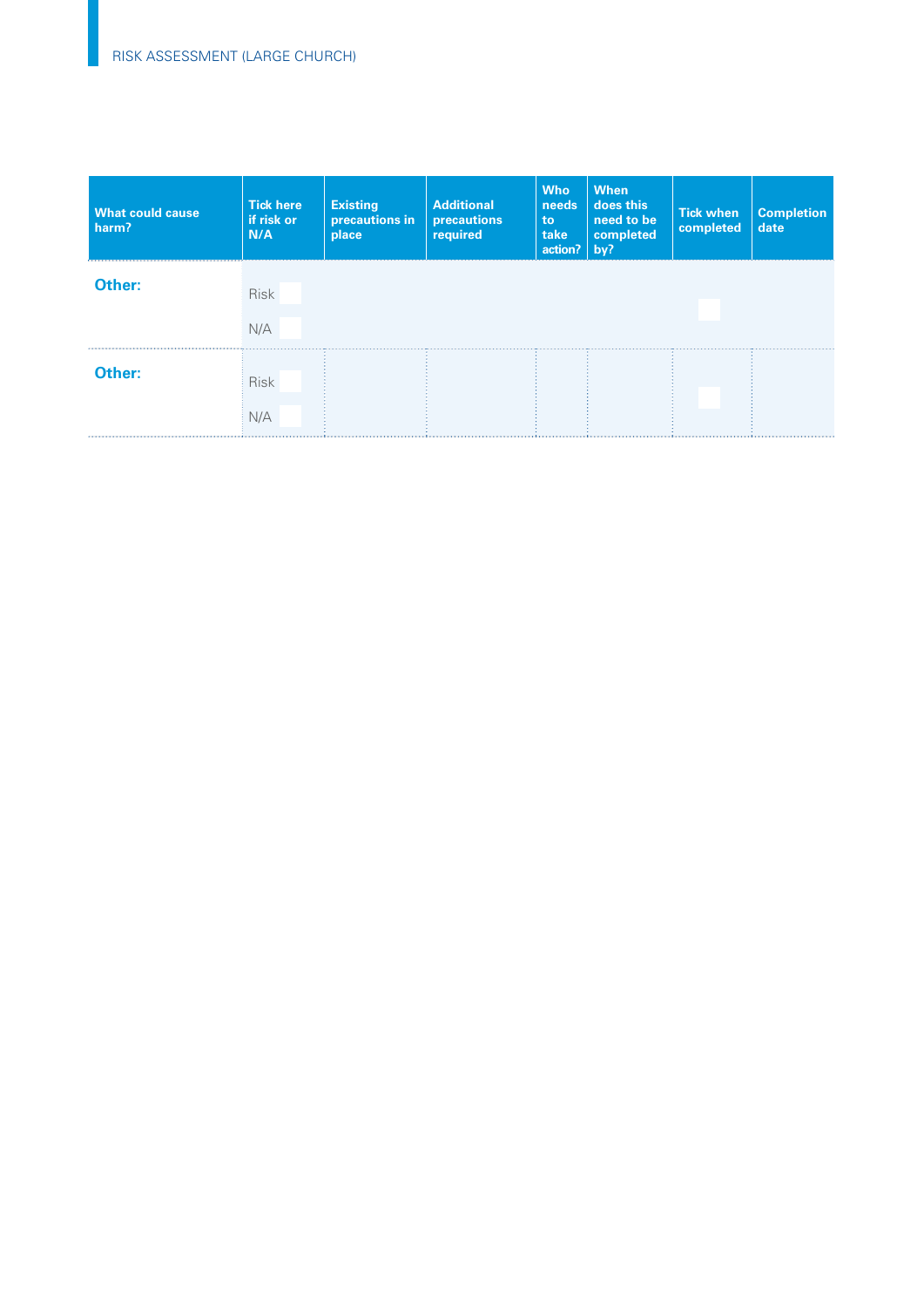**6.** 

### **Who might be harmed?:**

### **Hall**

#### **Church members, volunteers, employees, visitors, in fact anyone visiting the hall.**

This will include groups who rent or use the hall for their own activities such as, mother and toddler groups, cubs and brownies, keep fit classes, etc.

| <b>What could cause</b><br>harm?                                                                         | <b>Tick here</b><br>if risk or<br>N/A | <b>Existing</b><br>precautions in<br>place | <b>Additional</b><br>precautions<br>required | <b>Who</b><br>needs<br>to<br>take<br>action? | <b>When</b><br>does this<br>need to be<br>completed<br>by? | <b>Tick when</b><br>completed | <b>Completion</b><br>date |
|----------------------------------------------------------------------------------------------------------|---------------------------------------|--------------------------------------------|----------------------------------------------|----------------------------------------------|------------------------------------------------------------|-------------------------------|---------------------------|
| <b>Trips:</b>                                                                                            |                                       |                                            |                                              |                                              |                                                            |                               |                           |
| • Worn or unfixed carpet<br>edges, rugs and<br>doormats                                                  |                                       |                                            |                                              |                                              |                                                            |                               |                           |
| • Trailing wires, cables<br>or leads                                                                     |                                       |                                            |                                              |                                              |                                                            |                               |                           |
| • Worn, damaged or<br>uneven steps or stairs                                                             | Risk                                  |                                            |                                              |                                              |                                                            |                               |                           |
| • Poor lighting                                                                                          | N/A                                   |                                            |                                              |                                              |                                                            |                               |                           |
| • Missing or defective<br>handrails                                                                      |                                       |                                            |                                              |                                              |                                                            |                               |                           |
| • Variations in the level<br>of floors (for example,<br>ramps)                                           |                                       |                                            |                                              |                                              |                                                            |                               |                           |
| • Other.                                                                                                 |                                       |                                            |                                              |                                              |                                                            |                               |                           |
| <b>Slips:</b>                                                                                            |                                       |                                            |                                              |                                              |                                                            |                               |                           |
| • Smooth floor surfaces                                                                                  |                                       |                                            |                                              |                                              |                                                            |                               |                           |
| • Cleaning activity<br>making floors slippery<br>(for example, wet<br>mopping, use of<br>polishes, etc.) |                                       |                                            |                                              |                                              |                                                            |                               |                           |
| • Wet or contaminated<br>floors from poor<br>maintenance (for<br>example, leaking roofs)                 | <b>Risk</b>                           |                                            |                                              |                                              |                                                            |                               |                           |
|                                                                                                          | N/A                                   |                                            |                                              |                                              |                                                            |                               |                           |
| • Spillages of food or<br>drink, (particularly in<br>kitchen areas)                                      |                                       |                                            |                                              |                                              |                                                            |                               |                           |
| • Walk-in contaminant<br>from adverse weather<br>(for example, mud,<br>rainwater, etc.)                  |                                       |                                            |                                              |                                              |                                                            |                               |                           |
| • Other.                                                                                                 |                                       |                                            |                                              |                                              |                                                            |                               |                           |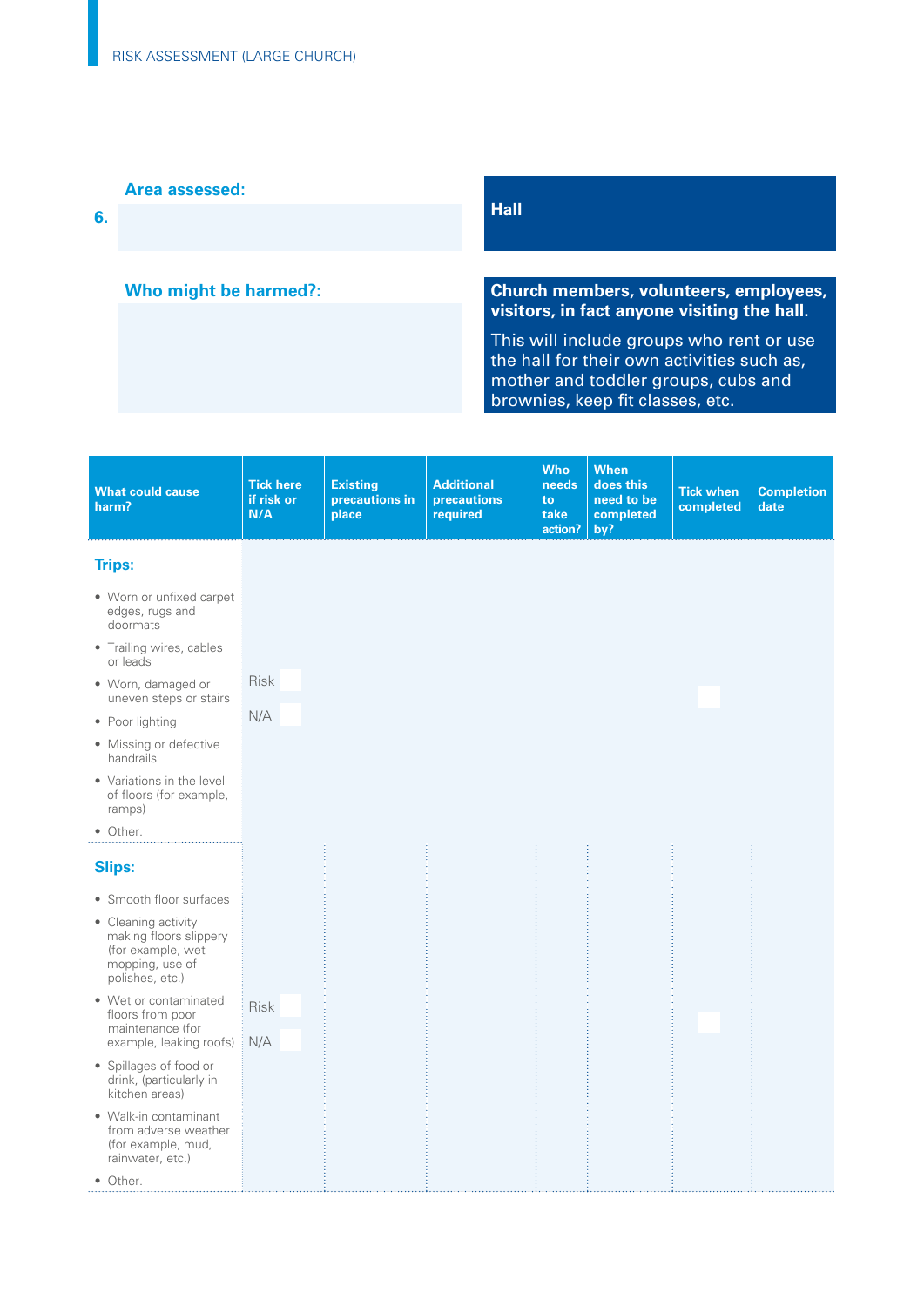| <b>What could cause</b><br>harm?                                  | <b>Tick here</b><br>if risk or<br>N/A | <b>Existing</b><br>precautions in<br>place | <b>Additional</b><br>precautions<br>required | <b>Who</b><br>needs<br>to<br>take<br>action? | <b>When</b><br>does this<br>need to be<br>completed<br>by? | <b>Tick when</b><br>completed | <b>Completion</b><br>date |
|-------------------------------------------------------------------|---------------------------------------|--------------------------------------------|----------------------------------------------|----------------------------------------------|------------------------------------------------------------|-------------------------------|---------------------------|
| <b>Falls From Height:</b>                                         |                                       |                                            |                                              |                                              |                                                            |                               |                           |
| • When changing<br>lightbulbs                                     |                                       |                                            |                                              |                                              |                                                            |                               |                           |
| • When cleaning or<br>decorating                                  |                                       |                                            |                                              |                                              |                                                            |                               |                           |
| • When putting<br>decorations or<br>displays up                   | Risk                                  |                                            |                                              |                                              |                                                            |                               |                           |
| • From balconies or<br>other areas at height                      | N/A                                   |                                            |                                              |                                              |                                                            |                               |                           |
| • Fragile ceiling material<br>where work or access<br>is required |                                       |                                            |                                              |                                              |                                                            |                               |                           |
| · Damaged ladders,<br>stepladders or other<br>access equipment    |                                       |                                            |                                              |                                              |                                                            |                               |                           |
| • Other.                                                          |                                       |                                            |                                              |                                              |                                                            |                               |                           |
| Fire:                                                             |                                       |                                            |                                              |                                              |                                                            |                               |                           |
| • Accumulations of<br>combustible waste                           |                                       |                                            |                                              |                                              |                                                            |                               |                           |
| • Accumulations of<br>flammable materials                         | <b>Risk</b>                           |                                            |                                              |                                              |                                                            |                               |                           |
| • Blocked or obstructed<br>exit routes                            | N/A                                   |                                            |                                              |                                              |                                                            |                               |                           |
| • Locked escape doors                                             |                                       |                                            |                                              |                                              |                                                            |                               |                           |
| • Portable heaters                                                |                                       |                                            |                                              |                                              |                                                            |                               |                           |
| • Other.                                                          |                                       |                                            |                                              |                                              |                                                            |                               |                           |
| <b>Electricity:</b>                                               |                                       |                                            |                                              |                                              |                                                            |                               |                           |
| • Faulty or damaged<br>fixed wiring                               |                                       |                                            |                                              |                                              |                                                            |                               |                           |
| · Faulty, damaged or<br>unauthorised                              | Risk                                  |                                            |                                              |                                              |                                                            |                               |                           |
| portable electrical<br>equipment                                  | N/A                                   |                                            |                                              |                                              |                                                            |                               |                           |
| • Faulty or damaged<br>extension cables or<br>adaptors            |                                       |                                            |                                              |                                              |                                                            |                               |                           |
| • Other.                                                          |                                       |                                            |                                              |                                              |                                                            |                               |                           |
| Gas:                                                              |                                       |                                            |                                              |                                              |                                                            |                               |                           |
| • Defective or poorly<br>maintained gas boilers                   | Risk                                  |                                            |                                              |                                              |                                                            |                               |                           |
| • Faulty portable gas<br>heaters                                  | N/A                                   |                                            |                                              |                                              |                                                            |                               |                           |
| • Other.                                                          |                                       |                                            |                                              |                                              |                                                            |                               |                           |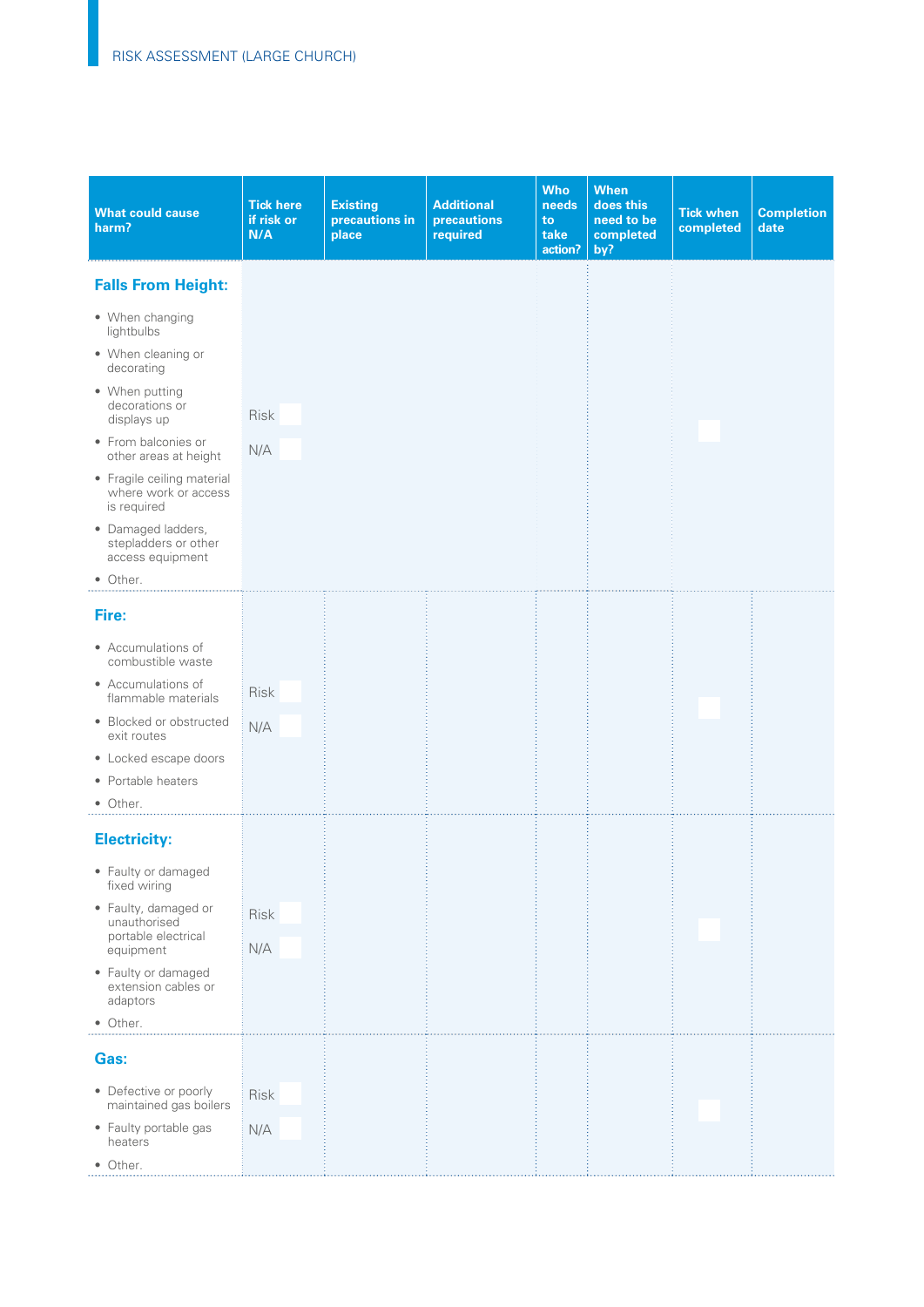| <b>What could cause</b><br>harm?                                        | <b>Tick here</b><br>if risk or<br>N/A | <b>Existing</b><br>precautions in<br>place | <b>Additional</b><br>precautions<br>required | <b>Who</b><br>needs<br>to<br>take<br>action? | <b>When</b><br>does this<br>need to be<br>completed<br>by? | <b>Tick when</b><br>completed | <b>Completion</b><br>date |
|-------------------------------------------------------------------------|---------------------------------------|--------------------------------------------|----------------------------------------------|----------------------------------------------|------------------------------------------------------------|-------------------------------|---------------------------|
| <b>Food Preparation:</b>                                                |                                       |                                            |                                              |                                              |                                                            |                               |                           |
| • Defective cooking<br>equipment                                        |                                       |                                            |                                              |                                              |                                                            |                               |                           |
| • Unsecured or poorly<br>postioned hot water<br>boilers                 | <b>Risk</b>                           |                                            |                                              |                                              |                                                            |                               |                           |
| • Unclean food<br>preparation areas                                     | N/A                                   |                                            |                                              |                                              |                                                            |                               |                           |
| • Inadequate washing<br>facilities                                      |                                       |                                            |                                              |                                              |                                                            |                               |                           |
| • Other.                                                                |                                       |                                            |                                              |                                              |                                                            |                               |                           |
| <b>Asbestos:</b>                                                        |                                       |                                            |                                              |                                              |                                                            |                               |                           |
| • In insulation, lagging or<br>fire protection                          | <b>Risk</b>                           |                                            |                                              |                                              |                                                            |                               |                           |
| • In wall and roof linings                                              | N/A                                   |                                            |                                              |                                              |                                                            |                               |                           |
| • In organ blowers                                                      |                                       |                                            |                                              |                                              |                                                            |                               |                           |
| • In motor housings<br>• Other.                                         |                                       |                                            |                                              |                                              |                                                            |                               |                           |
|                                                                         |                                       |                                            |                                              |                                              |                                                            |                               |                           |
| <b>Glazing:</b>                                                         |                                       |                                            |                                              |                                              |                                                            |                               |                           |
| • Non-safety glass in                                                   | <b>Risk</b>                           |                                            |                                              |                                              |                                                            |                               |                           |
| doors, partitions<br>or floors                                          | N/A                                   |                                            |                                              |                                              |                                                            |                               |                           |
| • Other.                                                                |                                       |                                            |                                              |                                              |                                                            |                               |                           |
| <b>Hazardous</b>                                                        |                                       |                                            |                                              |                                              |                                                            |                               |                           |
| <b>Substances:</b>                                                      |                                       |                                            |                                              |                                              |                                                            |                               |                           |
|                                                                         | <b>Risk</b>                           |                                            |                                              |                                              |                                                            |                               |                           |
| • Cleaning products (for<br>example, polish, drain                      | N/A                                   |                                            |                                              |                                              |                                                            |                               |                           |
| cleaner, etc.)<br>• Other.                                              |                                       |                                            |                                              |                                              |                                                            |                               |                           |
|                                                                         |                                       |                                            |                                              |                                              |                                                            |                               |                           |
| <b>Manual Handling</b><br>(lifting or carrying):                        |                                       |                                            |                                              |                                              |                                                            |                               |                           |
| · Bulky or unwieldy<br>furniture                                        | Risk                                  |                                            |                                              |                                              |                                                            |                               |                           |
| • Heavy audio visual or<br>computer equipment                           | N/A                                   |                                            |                                              |                                              |                                                            |                               |                           |
| • General rubbish that<br>may include breakages<br>(for example, glass) |                                       |                                            |                                              |                                              |                                                            |                               |                           |
| • Other.                                                                |                                       |                                            |                                              |                                              |                                                            |                               |                           |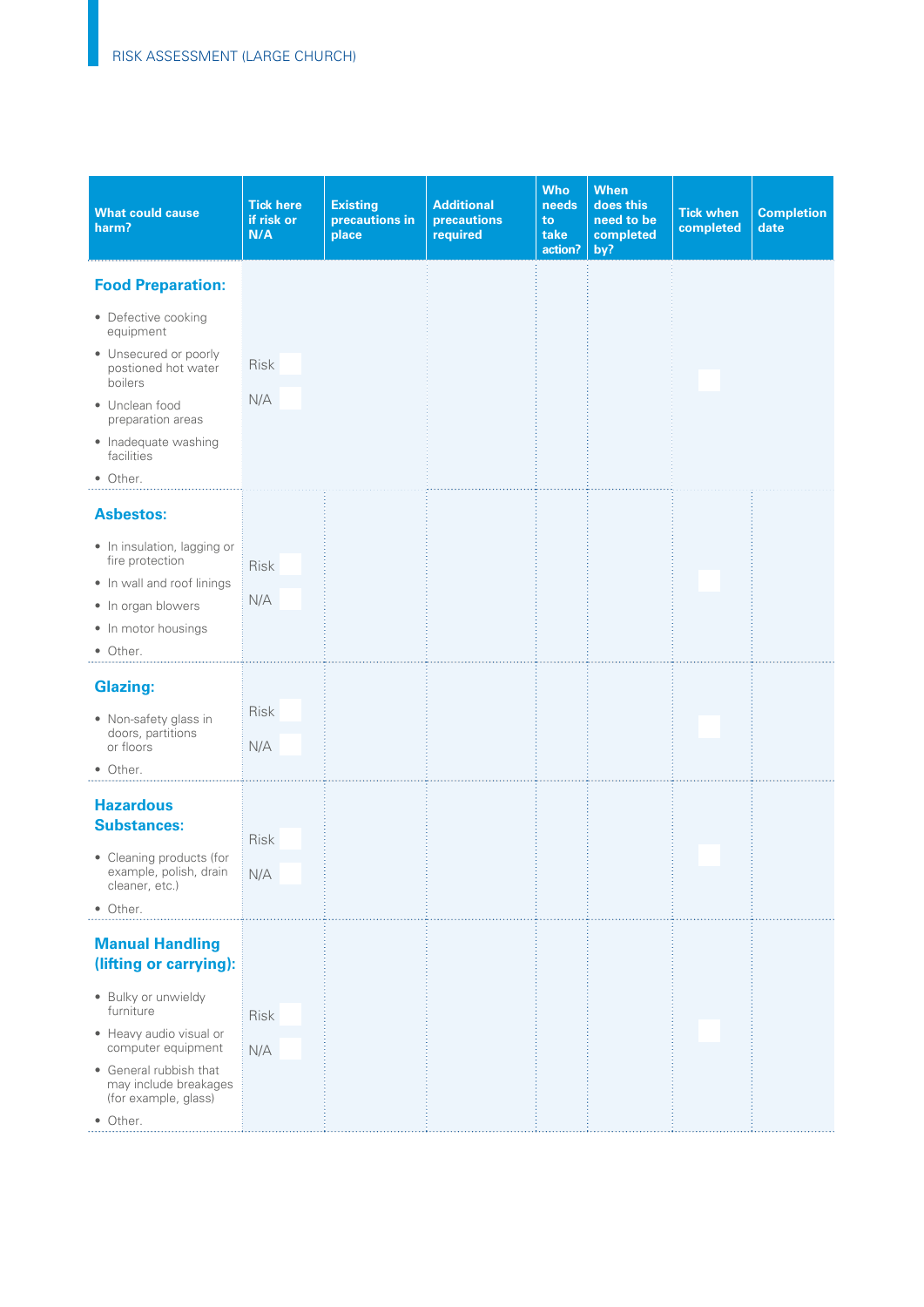| <b>What could cause</b><br>harm? | <b>Tick here</b><br>if risk or<br>N/A | <b>Existing</b><br>precautions in<br>place | <b>Additional</b><br>precautions<br>required | <b>Who</b><br>needs<br>to<br>take<br>actual | When<br>does this<br>need to be<br>completed<br>by? | <b>Tick when</b><br>completed | <b>Completion</b><br>date |
|----------------------------------|---------------------------------------|--------------------------------------------|----------------------------------------------|---------------------------------------------|-----------------------------------------------------|-------------------------------|---------------------------|
| Other:                           | Risk<br>N/A                           |                                            |                                              |                                             |                                                     |                               |                           |
| Other:                           | Risk<br>N/A                           |                                            |                                              |                                             |                                                     |                               |                           |
| Other:                           | Risk<br>N/A                           |                                            |                                              |                                             |                                                     |                               |                           |